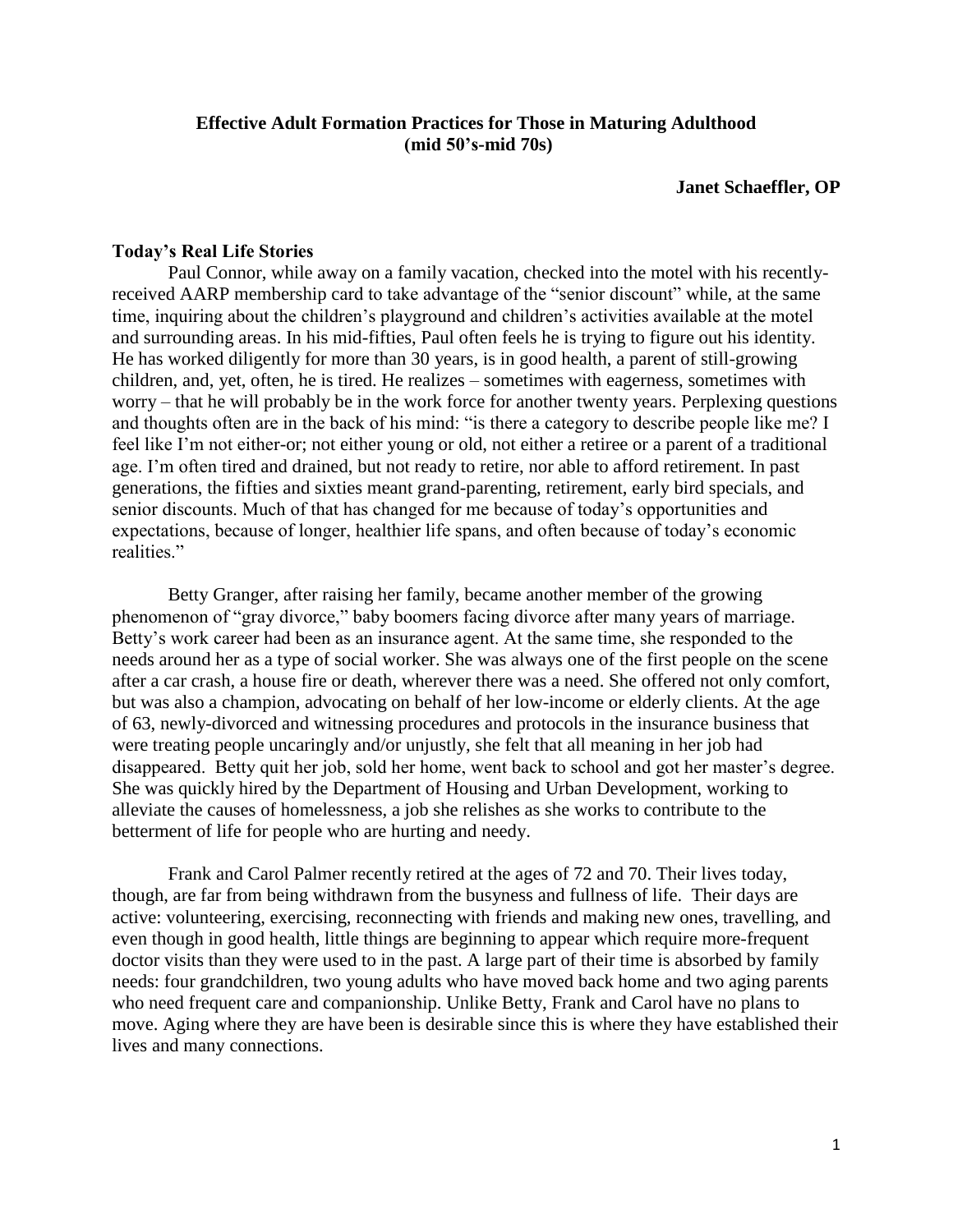These stories illustrate a few of the many realities of today's adults between the mid-50's  $$ mid 70s, such as:

- In 2015 the number of Americans aged 65 and older is projected to be 88.5 million, more than double its projected population of 40.2 million in 2010. By 2050, 83.7 million Americans will be 65 or older, compared with 43.1 million in 2012. Fewer than 10 percent were older than 65 in 1970. (U.S. Census, 1)
- The first wave of aging Baby Boomers reached full retirement age in 2011. For the next 20 years, 74 million Boomers will retire. This means that 10,000 new retirees will be added to the Social Security and Medicare rolls each day. (Demographics of Aging)
- $\bullet$  "We are witnessing the emergence of a new stage of life between adult midlife typically focused on career and child-rearing – and old age, traditionally marked by increasing frailty and decline. This new stage of life spans several decades and is characterized by generally good health, relative financial stability, and an active, engaged lifestyle." (Roberto, 35) "Demographers talk about this new distinctive chapter of life as characterized by people – between fifty and seventy-five – who are considered 'neither young nor old.'" (Lawrence-Lightfoot, 10)
- Only about 1 in 4 Boomers fit the profile of married with adult children who have left home. A significant number still have children at home, the rise of the boomerang "adultolescents" means that adult children are back in the home and older parents may live in the home and require care. (Focalyst, 2)
- $\bullet$  A third of Boomers over 23 million are single. More than ever, the singles population consists not just of widows and widowers, but of those who have been separated or divorced, as well as those who have remained single all their lives out of choice. 8 million Boomers never married and another 4 million are living with a partner, but not married. (Focalyst, 2)
- The typical Boomer regularly participates in an average of 10 activities and the participation extends beyond going to church or gardening. (Focalyst, 5)
- Boomers have typically been portrayed with the self-centered label the "Me Generation," but from their actions in later adulthood, Focalyst finds that a label of "We Generation" is more accurate. They are caring for others and caring for the world. (Focalyst, 6)

Thus, all research and projections are telling us we are getting older; those in their later years will be a larger segment of the population than the youth. "Nearly every industry in society, from health care to entertainment, is scrambling to respond to this age wave that is crashing on our shores." (Roberto, 35)

Certainly the ministry of adult faith formation needs to respond (to scramble), especially in new ways, and not just for 2050 but for right now. A question for all adult faith formation, and uniquely pertinent for this age group, calls us to reflection: If all our resources, personnel, time,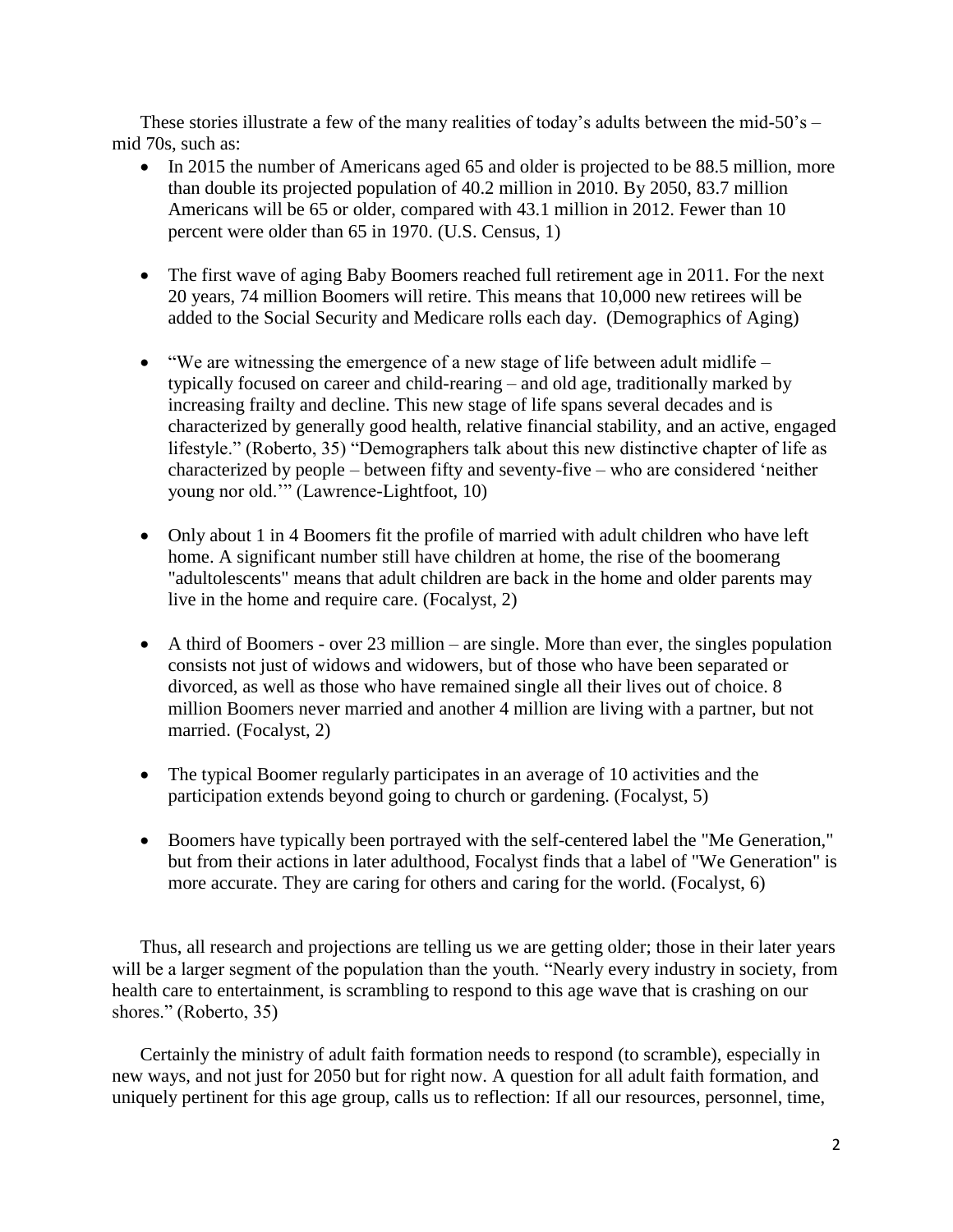and spaces are going toward children's faith formation (as important as that is), what are we "saying/teaching" by our actions? Are we conveying the idea that our faith is a child-like faith? (Are we willing and ready to ardently and enthusiastically "say" that faith formation is really lifelong?)

# **Some principles for adult faith formation, especially those which touch mature adults**

We have been privileged (since the work of Malcolm Knowles and many others) to have a body of research and practices which describe the ways adult learn. The following are only a few of the many principles and guidelines.

- Adults' readiness to learn is directly linked to need needs related to fulfilling their roles as workers, spouses, parents, Christian disciples, etc. and coping with life changes (divorce, death of a loved one, retirement, etc.) "The content of programs offered in parish ministry for maturing adults rises out of the real situations in which such people live, including moments of transition and daily life." (Johnson, 16) "From the idea of developmental tasks, the concept of 'teachable moment' emerges: the idea that one may need to learn something new in order to cope with the tasks of a certain developmental stage." (Dean, 11)
- All ongoing learning and formation, relating to real life, needs to take people beyond, to help them grow in new understandings, new ways of acting. "Our ministry to maturing adults needs to have utility. Maturing adults asks: *How can this improve my life in a concrete way?* Theory is nice, but it's too removed from the everyday lives of spiritually maturing adults to sustain their interest. They are looking for great ideas, inspiring concepts, motivational insights, and global perspectives, but they want them in ways that make a down-to-earth difference right now." (Johnson, 21)
- Because today's older adults are living longer, are healthy and energetic, ministries for/with them needs to be viewed as being *with* and *through* older adults rather than *to*  older adults. Zanzig reminds us: "Build the faith community 'from the inside out,' not from the top down. We will listen, discern, dream, plan, and minister *collaboratively,* i.e. as a genuine community of disciples with a shared mission." (Zanzig, 5)
- Ministry for/with maturing adults needs to be both age-specific and multigenerational. This flows from many realizations about the way people grow; it also flows from the both-and reality of Christianity; one way, one perspective isn't the totality, the wholeness of life. Intergenerationality and communities-of-like interest are both needed: the comfort of our own environments as well as the challenge that comes from different ways of thinking and perceiving, deeper experiences of understanding and doing. "The church is most healthy when it offers diversity. Age diversity is perhaps the most universally recognized diversity in most churches. All the various age groups in the church are intertwined. The ability of one cohort of people in a church to successfully meet the developmental challenges of one stage provides the needed communal context for other cohorts of persons to successfully address their proper and appropriate developmental tasks as well. We are not in isolated developmental boxes; we are all in the same pot.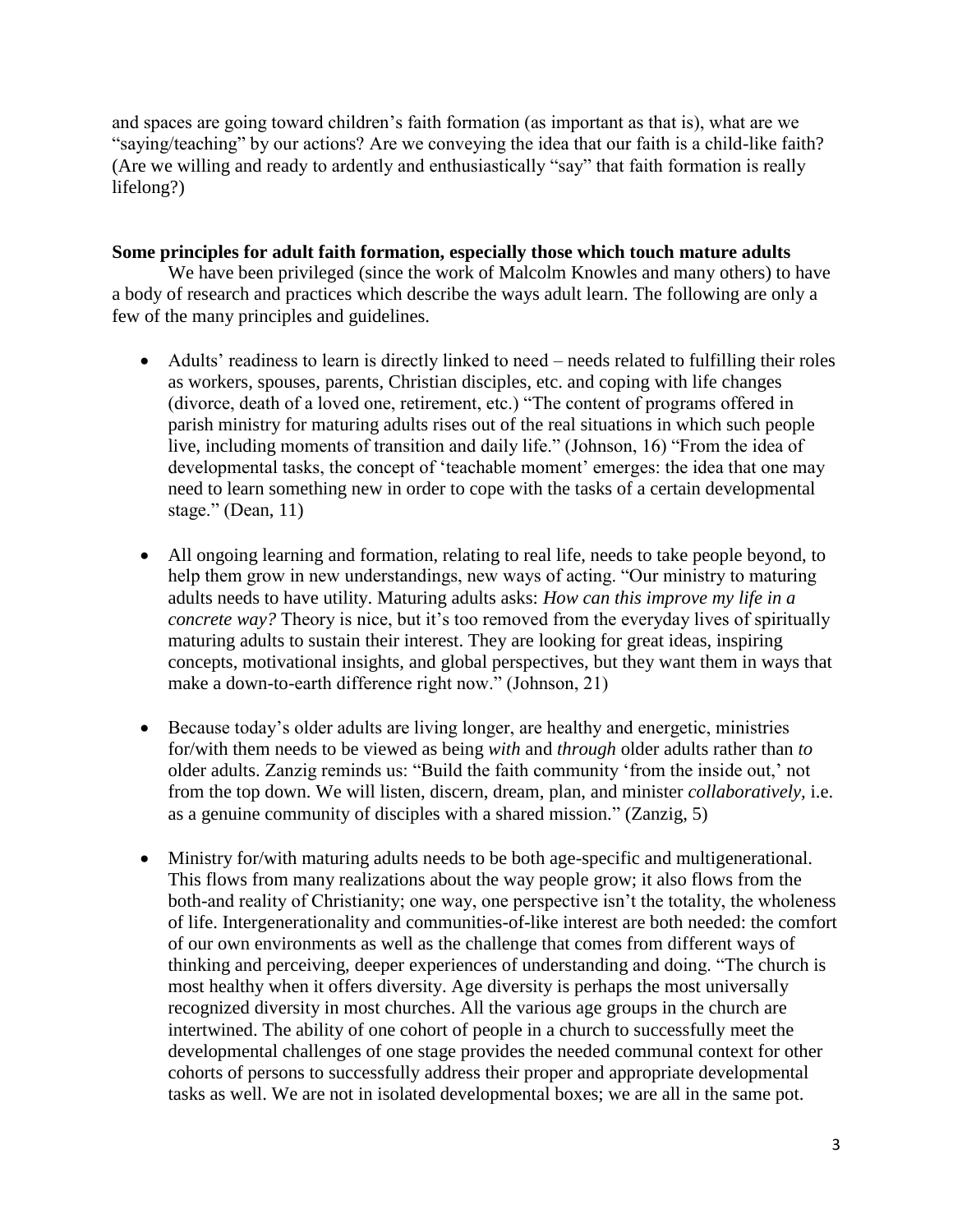When one ingredient doesn't or can't express its unique flavor, then the others cannot express themselves fully either. One part or element of the parish or faith organization system affects and is affected by every other part...." (Johnson, 44)

- Adult faith formation is all-encompassing: "...parish ministry for maturing adults pays attention to three dimensions of growth: spiritual, psychological, and physical." (Johnson, 15)
- Adult faith formation is all-encompassing. As we will explore later, the "content" for adult faith formation for maturing adults needs to be broad, wide, and deep. People's needs are many. Our congregations are, naturally, filled with people at various stages of faith development, people with various life needs, people engaged with the Christian community in differing ways.

One tool (among many) to help parishes become more aware of the needs of their adults, especially their maturing adults (as well as plan for the future) is "What Are We Providing for Adult Faith Growth?" [\(http://www.janetschaeffler.com/AFF-Helps.html\)](http://www.janetschaeffler.com/AFF-Helps.html)

• Adult faith formation is all-encompassing. "We know from research that adult learners will choose the learning activity that best fits their learning needs, preferred modes of learning, and time constraints. In order to accomplish this, faith formation with Baby Boomers needs to provide a variety of content and learning activities, and a variety of models for faith formation that include activities in physical places and virtual spaces." (Roberto, 39)

"Realize that one ministry type does not meet all the needs of older adults. Some older adults will enjoy meeting together for a weekly or monthly noon luncheon program, while other older adults would rather be part of a mission team or take part in a community service project. Some older adults will be available during the day; others will be working and available only at night or on weekends. ... some older adults will enjoy singing 'old familiar hymns,' while others enjoy singing praise songs. Remember: no two older adults are exactly alike; therefore, no single ministry will reach everyone." (Gentzler, 54)

Opportunities for the maturing population need - always and in every way - to include various methods:

- o individualized: online opportunities, reading, videos, etc.
- o within home life: conversations, prayer and rituals, etc.
- o in small groups: taking place in various locations (church, restaurants, libraries, homes, etc.)
- o in large groups: retreats, workshops, speakers, etc.
- o throughout the life of the church: worship, service, ministry and leadership
- o within the neighborhood, the community and world: opportunities offered by various civic, religious, educational organizations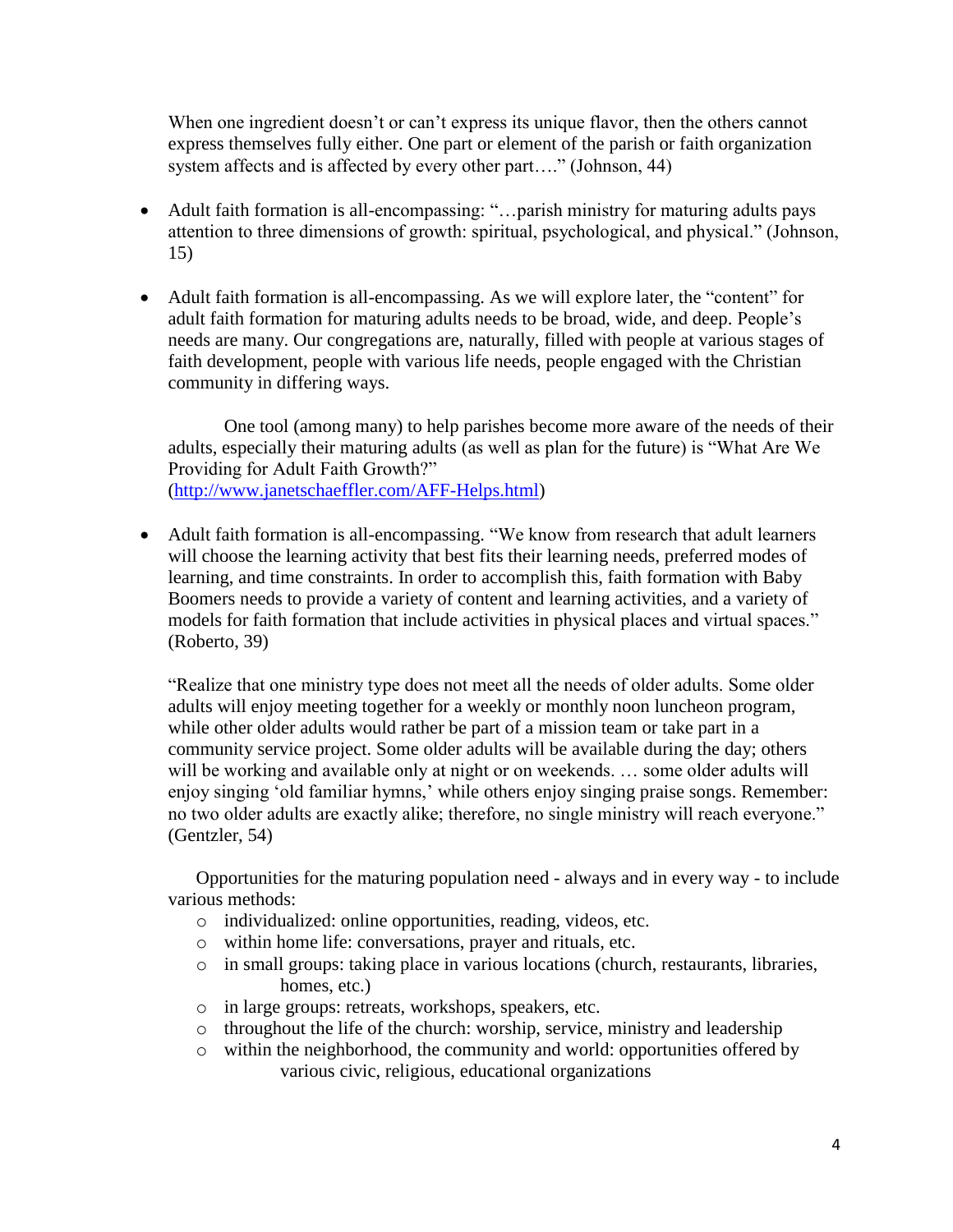These various methods/opportunities remind us of another important principle (which can relieve the worry and workload of a pastoral staff): One parish doesn't have to do everything. They can be a clearing house, a curator, by alerting the maturing adults to the vast array of educational, formational, prayer and reflection and service opportunities in the area.

 Adult faith formation is all-encompassing. The reality of virtual learning was mentioned above, but its importance needs to be reiterated. Adults today learn in multiple ways. There was a large body of research conducted during the 1980's about adult learning. The consensus was that roughly 85% of what adults learned then was not in a formal setting, classroom, or lecture hall. That was ten-to-fifteen years before the internet. There has been a significant paradigm shift with adult learning today driven by the internet and since 2007 by the Wiki world (peer to peer sharing). If 85% was the informal percentage in the 1980's, just think what it would be today. What it will be tomorrow?

As the directions for "What Are We Providing for Adult Faith Growth?" [\(http://www.janetschaeffler.com/AFF-Helps.html\)](http://www.janetschaeffler.com/AFF-Helps.html) state, looking at the delivery systems is as important as the content. Not every need has to be responded to with a "three-week program," "a lecture series." There are multiple delivery systems available today. Are we expanding our understanding and conviction of the many ways, places, methods which enable adult learning today?

### **A summary of some characteristics of mature adulthood which influence learning**

Gary McIntosh describes the Baby Boomer generation as educated, media-oriented, independent, cause-oriented, fitness conscious, activists, quality conscious, and questioning of authority. He describes the church members of today who are Boomers as:

- Committed to relationships, rather than organizations
- Wanting to belong, rather than join
- Supportive of people, rather than programs
- Longing to live their faith, rather than only talk about it
- Wishing to be seen as unique individuals, rather than a monolithic group
- Desirous of designing their own programs, rather than only attending ones developed for them
- Yearning to serve others, rather than only being served
- Craving meaningful activity, rather than empty days (McIntosh, 300-303)

Sara Lawrence-Lightfoot reflects on the journey of learning in the *Third Chapter*: it "crosses borders and covers landscapes that are rich with complexity and color. The geography is rocky and irregular, beautiful and tortured, full of hills and valleys, open vistas and blind alleys, and menaced by minefields. The path moves forward and circles back, progresses and regresses, is both constant and changing. The developmental terrain grows more layered,

- patience trumps speed,
- restraint trumps ambition,
- wisdom trumps IQ,
- 'leaving a legacy' trumps 'making our mark';
- and a bit of humor saves us all." (Lawrence-Lightfoot, 173)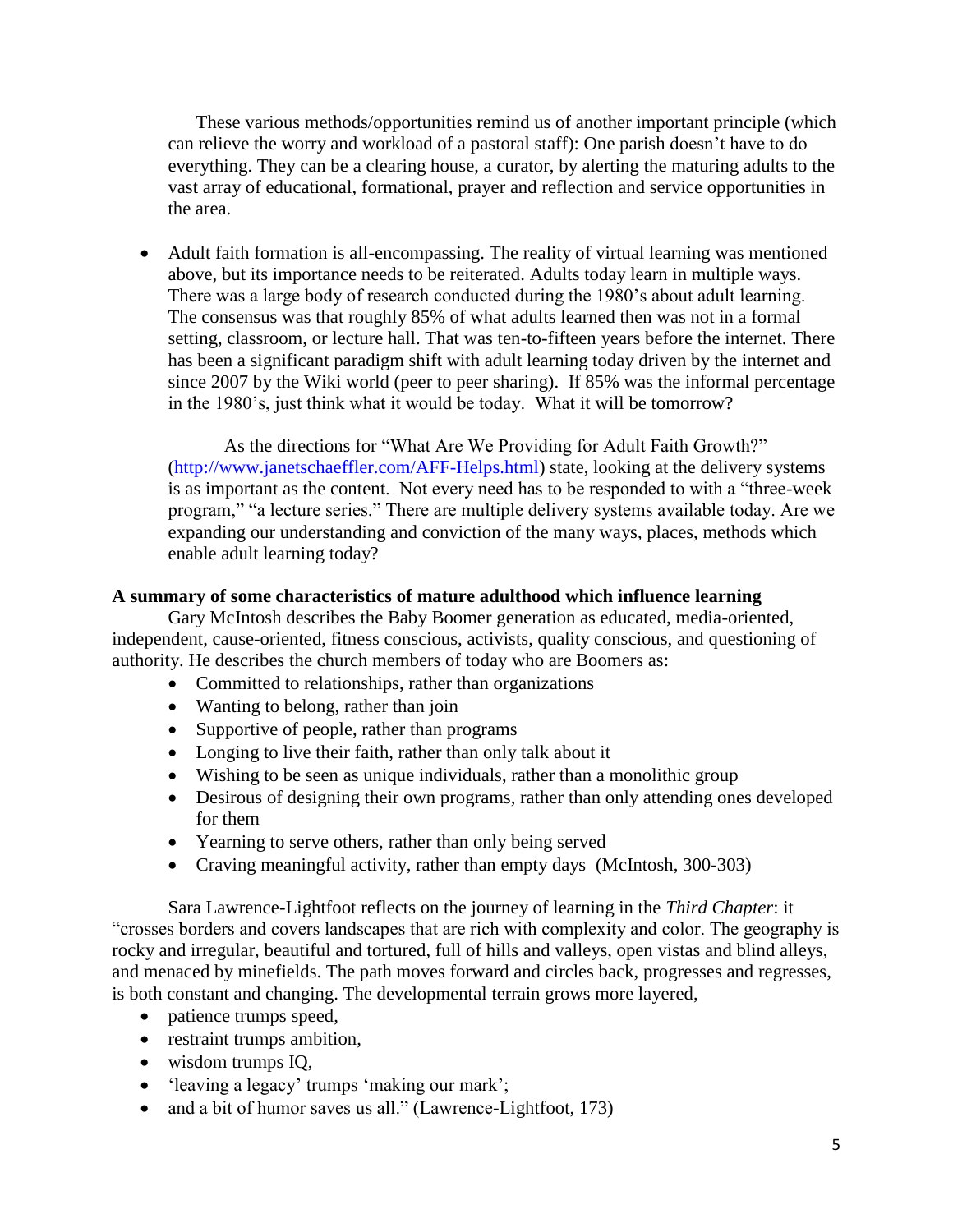I recently encountered a woman in her early 60's who had just completed her doctorate. Her family and friends encouraged her to take a break since she had been in some type of learning process for many years. However, devoted to continual growth, she found an online book club, able to tell her protective family and friends that it wasn't really another exhaustive learning opportunity; it was "just" a book club.

Most adults in their mid-50 – mid-70s are eager for continuous learning and growth. "…research indicates that maturing adults may require more change, more growth, and more personal development in their senior years than they did at any other time in their lives. There are two reasons for this. First, maturing adults gradually experience a new freedom from societal, career, and familial accountability. This new freedom in and of itself can usher in new perspectives, new thinking, and a new view of themselves. Routine ways of thinking, feeling, choosing, and acting are prime for change. … Second, maturing adults experience more losses than at any previous stage. Adult developmentalists are discovering that loss can best be seen as behavioral change stimulators. In most cases, when loss is properly framed and compassionately understood, it enhances rather than inhibits interior growth and development." (Johnson, 13-14)

Anyone working in adult faith formation has realized that a motivation for ongoing learning flows from the needs of the participants. Moberg categorizes the needs of maturing adults into several categories; categories, of course, which are overlapping in life and learning:

- *The Need for Meaning and Purpose*: This need relates closely to the deeply ingrained desire to maintain one's personal dignity and self-esteem (a need that often surfaces for newly-retired people).
- *The Need for Love and Relatedness*: Sharing companionship, conversation, intimacy, laughter, a hug, or caressing touch and giving one's self to others by work or service help to satisfy this need.
- *The Need for Forgiveness*: Most of us have experienced failures … these can be resolved through accepting the forgiveness of God and others.
- *The Need for Spiritual Integration*: We need to know and to feel ourselves spiritually integrated beyond our own existence into an absolute order of existence.
- *The Need to Cope with Losses*: Even losses can enrich one's life journey for each provides an opportunity for spiritual growth and development.
- *The Need for Freedom to Raise Questions*: Usually it is cathartic for people to share ... questions with a sympathetic listener.
- *The Need for Flexibility*: Moving along in mature adulthood can be a period of life in which many changes are imposed upon people, despite whether they desire and seek them.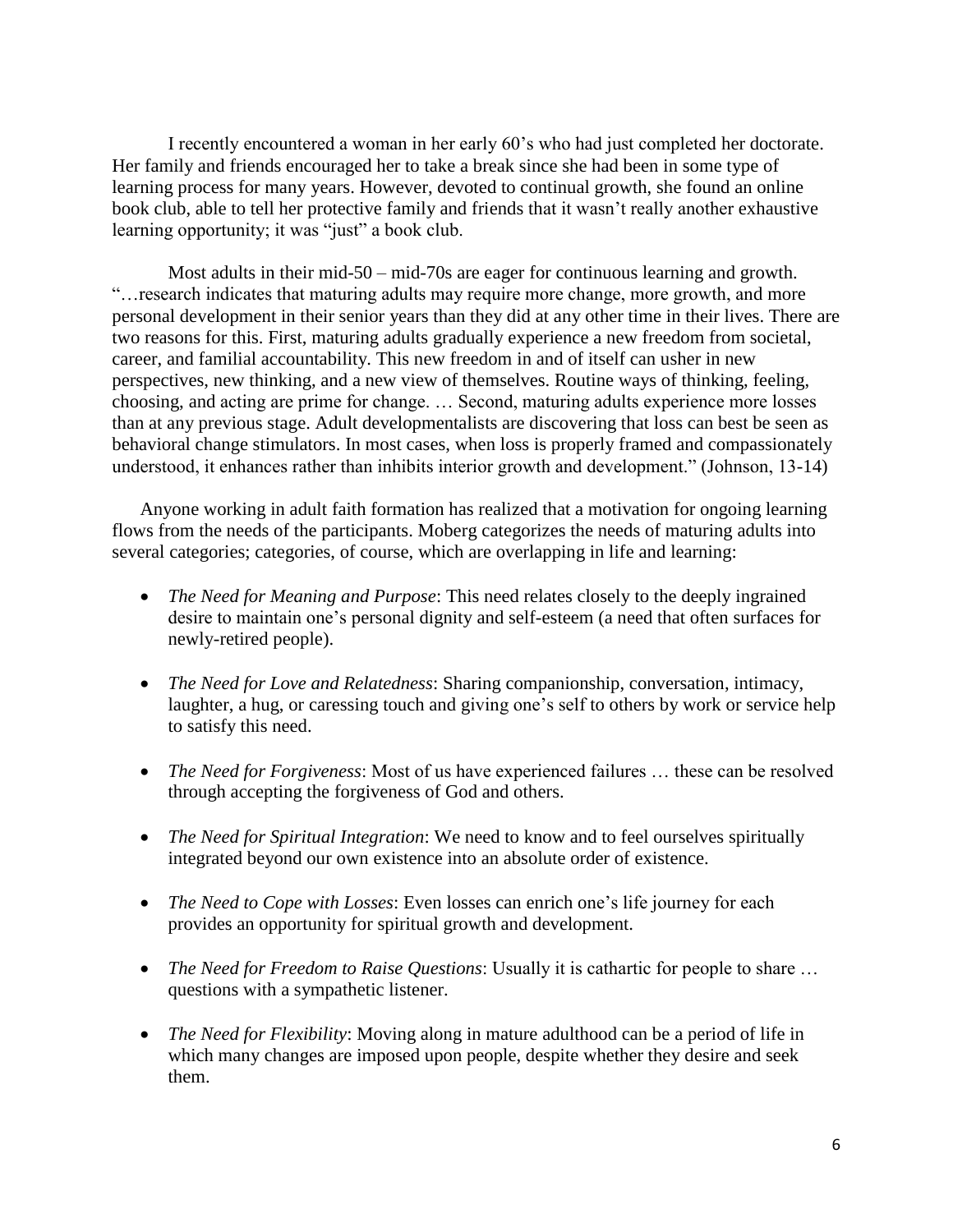- *The Need to Prepare for Dying and Death*: Much of this preparation seems purely physical and materialistic, but also old emotional accounts from past mistakes and grudges can be settled.
- *The Need to Be Useful:* This is a form of the need to love others and, in turn, to receive love from others. One of the reasons that adults are choosing to stay very active in parttime work, in service, etc. after retirement flows from this need.
- *The Need to Be Thankful*: The life review (an approach we will look at in more detail later) can stimulate a balanced perspective that includes one's happy experiences, profitable accomplishments, and good circumstances.

# **Some possible topics/themes to be included for mature adults**

**The breadth and depth of content for learning of maturing adults.** As obvious from the research and a look at the characteristics of maturing adults, those in their mid-50 – mid-70s crave continuing learning. More and more today, practioners in adult faith formation (and the needs/wants of the mature adult) are realizing that there are no dividing lines in the "content" of ongoing learning and formation (that would be a dualistic world) Thus, we need to consider and plan ongoing religious learning as well as learning which, at first glance, might not be considered religious.

"Ideally, religion is coextensive with life. The so-called secular experiences of adults are pregnant with the possibility of religious meaning….When adult religious education concentrates solely on topics perceived as sacred or holy, the implication is that a host of educational needs and interests arising out of daily life are trivial, a sort of second-class reality. What shapes a person's religious response, however, is the totality of his (her) experience and not simply that part of life experience perceived as sacred. Likewise, a person's religious response influences the manner in which he (she) experiences all of life and not just a segment of life designated as sacred." (McKenzie and Harton, 6)

"Since all experience has the potential for learning, the division between sacred and secular fades away. In viewing life's experiences as God-given, and our capacity to take note and organize those experiences into meaningful frameworks as a gift of grace, our journey of lifelong learning is at every moment a sacred one. Whether the experience and struggle to make meaning of it are painful or joyful, the whole process is sacred. Whether the learning event takes place within a religious context or outside of one, the moment is God-given. Lifelong learning and the faith journey are one and the same." (Brillinger)

People in their maturing years understand this one-ness, or are seeking to, in unique ways. It is part of the aging process.

**Themes which touch everyday life**. Parishes are called to provide workshops, resources and support aimed at addressing all the realities of the maturing ages of life: e.g. simplifying life; ways to share faith with grandchildren; caring for grandchildren; the transition of retirement; the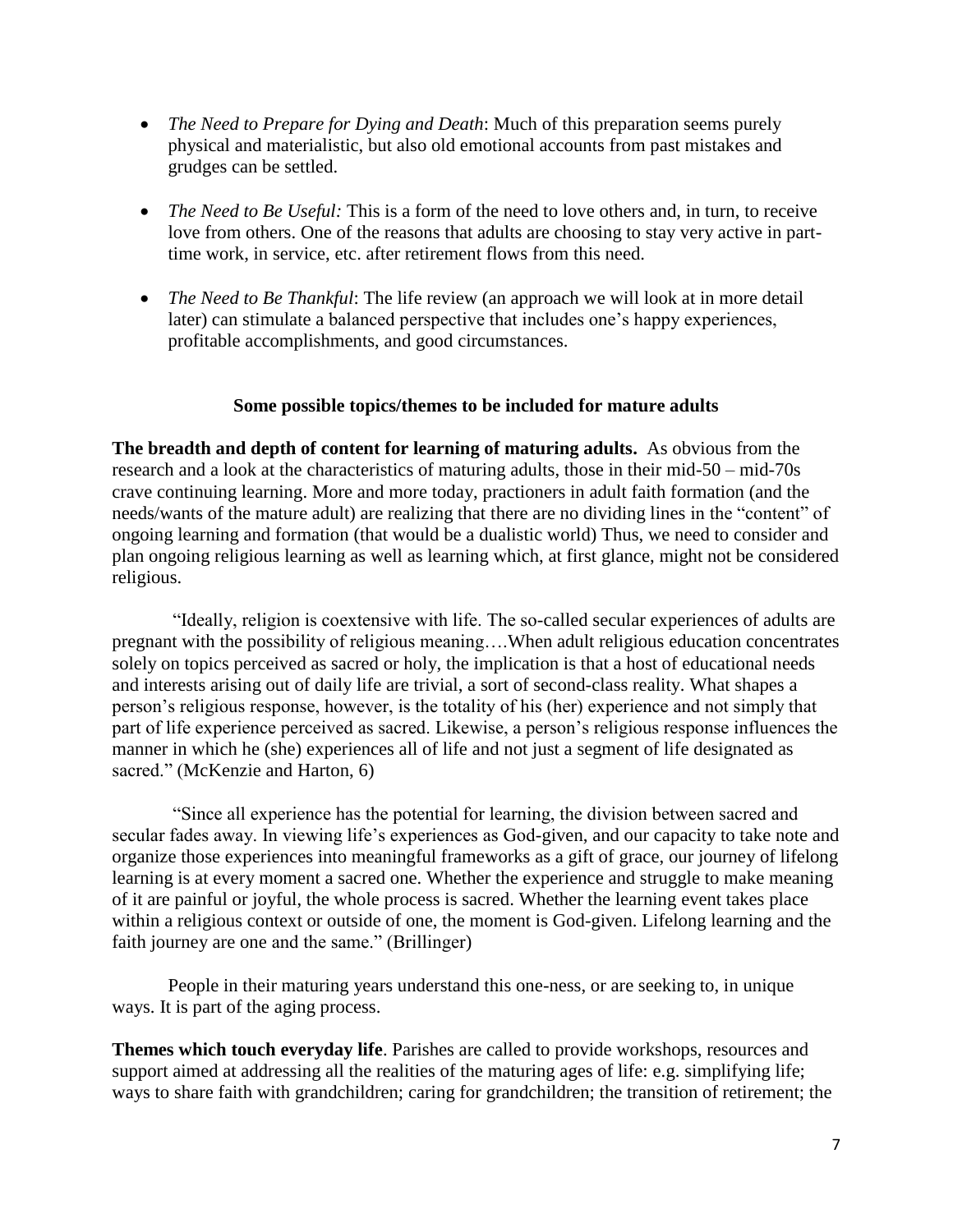transition to a new job; the empty-nest reality; marriage relationships in the older years; understanding wills, living wills, organ donations, official forms (Social Security, Medicare, etc.); managing transitions; nutrition and fitness; travel and leisure; discovering/developing artistic/creative expression; understanding and living with loss; the meaning of suffering; death and dying. One example of a series helping older adults determine their funeral plans can be explored at [http://www.janetschaeffler.com/Gems\\_\\_13.pdf](http://www.janetschaeffler.com/Gems__13.pdf)

McKenzie and Horton suggest some topics for ongoing faith learning for mature adulthood; a few of them are:

- Life after Retirement: Writing the Next Chapter
- As Roles Change: Understanding Aging Parents
- Being the Story-bearer: Sharing Your Story
- Now that the Nest is Empty
- A Different Kind of Investment: Exploring Ways to Give Yourself Away (McKenzie and Horton, 267-273)

Another life-issue that touches many in this age group is sudden unemployment (for various reasons). Churches are offering various helps to walk this journey. St. Joseph, Lake Orion, MI hosted several sessions which are now available online [\(http://www.stjosephlakeorion.org/stewardship/resources/unemployment.html\)](http://www.stjosephlakeorion.org/stewardship/resources/unemployment.html): the spiritual challenges of being unemployed, thoughts from an employer, the emotional effects of unemployment, and practical tips for seeking re-employment.

**Topics to explore the life of faith**. In May 2010 an article in *U.S. Catholic* magazine advocated for Yellow Banana Schools of Theology in our churches. "I don't buy green bananas. I may not still be here when they ripen and turn yellow." (Donovan, 29) This proposal was precipitated by the realization that most parishes give much time, resources, and personnel to children, and some to adults, but very little to the maturing population and the elderly.

These Yellow Banana Schools would be an "endeavor powered by the urgency of age. The courses, like a ripe banana, should not only be short but also sweet. … Yellow not green! Short and interesting if not fun. The sweetener would be the choice of a dynamic, questioning facilitator to run the sessions instead of an answer-giving teacher or a dull, lecturing scholar. Most courses would run one session, seldom two, and never three. The curriculum would be determined mostly by the students themselves, because as we age, our felt needs increasingly become our real needs….

What to teach? Professional educators would no doubt refer to a student body that is over 55 as being "nontraditional," like the student bodies found in the nation's community colleges. It is said that about 60 percent of what is taught in community colleges is remedial. This remediation is needed not because the students are slow but because, for one reason or another, they need updating. The same can no doubt be said of the students in the proposed Yellow Banana School of Theology. The Rite of Christian Initiation of Adults introduces those interested in Catholicism to its beliefs and practices. The Yellow Banana School would aim at updating mature Catholics." (Donovan, 29-31)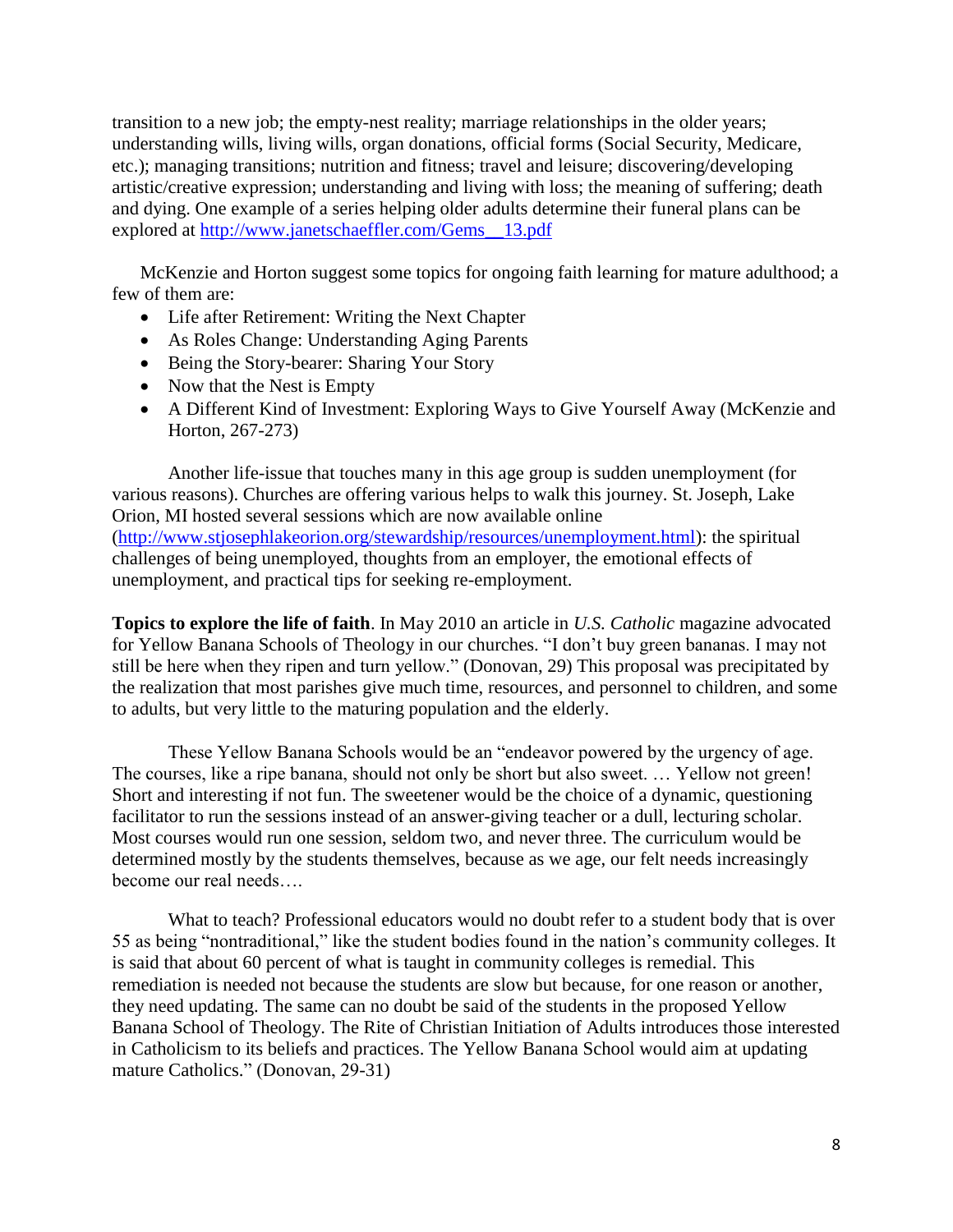**Responding to the motivation to learn when facing life's transitions and losses.** As crucial as it is to have designed, scheduled opportunities for ongoing faith formation in congregations

- consider your own life
- think about your family's life
- when were the life-changing moments?

 Probably most of them happened outside of "pre-planned" self or family improvement sessions or adult faith formation sessions on various church themes. Upon reflection, most people realize that usually their deepest faith growth occurred during the unpredictable situations – and even crises – of normal, everyday life.

Schuster names our reality: "Adulthood is filled with transitions: geographic relocations, family formation and re-formation, career changes, empty nests, unanticipated illness, divorce, and the loss of loved ones. In times of transition, most people experience feelings of disorientation and tend to question personal priorities; they may seek to 'finish unfinished business' or develop new dimensions of their lives. More often than not, adults in transition perceive educational institutions as important resources during times of change. They look to education to acquire new meaning perspectives and frameworks that can help regain 'order and stability' in their lives." (Schuster)

This reality is also affirmed by Knowles, Holton III, and Swanson as they summarize the research which constitutes the foundation of adult learning theory:

- Adults' orientation to learning is life-centered; therefore, the appropriate units for organizing adult learning are life situations, not subjects.
- Experience is the richest resource for adults' learning; therefore the core methodology of adult education is the analysis of experience. (Knowles, Holton, Swanson, 64-67)

Dean reminds us that transition is a constant reality. "Adulthood is characterized by periods of stability followed by periods of transition. This is a direct finding of Levinson's studies, but also can be implied from Erikson's work. It seems as though we ace tasks with which we try to cope, only to find that there are more tasks after that. Resting (a stable period) is short-lived. In Erikson's terms, once a crisis is successfully resolved, there's a new crisis waiting around the corner." (Dean, 12)

As crucial as congregations are at these times of transitions, Miller reminds us that our response, our walking with people during transitions, takes many forms; it's not only "information." "Discipleship is not a small group or classroom topic. It is a lab project, a choreographed dance, an art taught under the eye of a master." (Miller, 159)

Thus, the task for parishes is to be aware of all the transitions which are touching the lives of the maturing adult today. Since adult faith formation is all-encompassing, what are the programs, processes, support and resources which people need during the various transition times of their lives?

Johnson suggests a program of mini-courses flowing from the life transitions of older adults, such as: The 12 Keys of Successful Aging, How to Find Peace and Purpose, The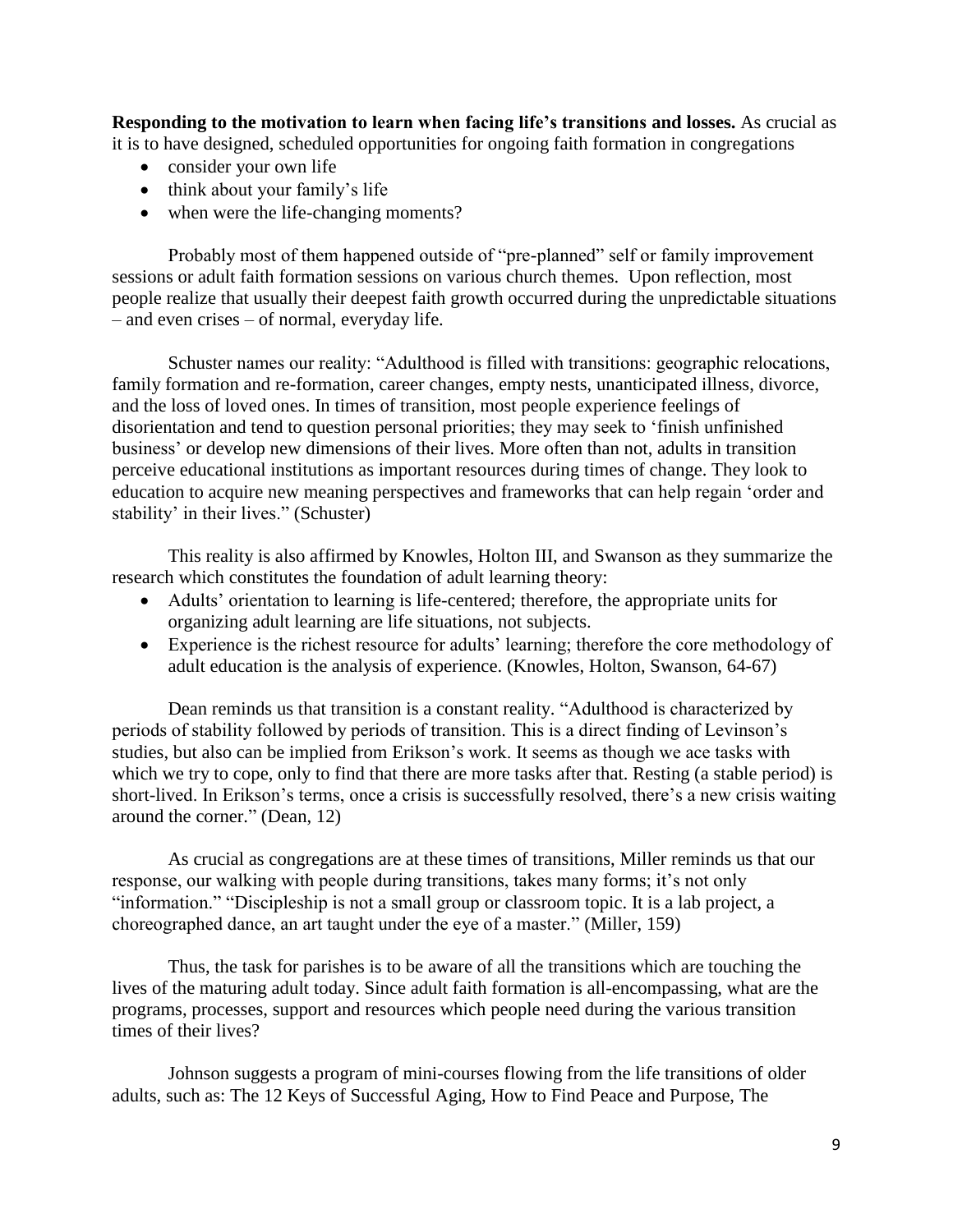Dynamics of Personality in Later Life, 10 Spiritual Developmental Tasks of the Middle Years, A Faith-based Perspective of Sickness, A Holy Understanding of Wellness, Praying: the Heart of the Spiritual Journey. (Johnson, 60-106)

**Prayer.** More and more researchers in developmental theory – as well as practioners/leaders in our parishes – point out that the maturing adults are at a place and space in life where prayer can deepen. Feldmeier explores various prayer methods which open the door for people at this stage in life: meditation, *Lectio Divina*, centering prayer, contemplative prayer, Ignatian contemplation, consciousness examen. (Feldmeier, 194-201) For various ideas on what some churches are doing to encourage the journey of prayer see "A Best Practice: Prayer Forms [\(http://www.janetschaeffler.com/GEMS\\_\\_45.pdf\)](http://www.janetschaeffler.com/GEMS__45.pdf).

**Spirituality.** Coupled with this, of course, is a deepening understanding of spirituality (especially if spirituality is understood to encompass all parts and parcels of our everyday life, not just our prayer life (as important as that is).

When beginning to think about on-going learning for the mid-50s – mid-70s, often we think of "expanding their religious knowledge," using a catechism of sorts, or classes that are reruns of doctrine and teachings. For most of the elderly, they already know all the dogma and doctrine they need to function as members of the church. They need fresh ideas. (I listened to a 65-year-old woman recently who thought I might think her odd because she wanted to explore more deeply what it means to be a contemplative in prayer and action today – and so did many of her friends. They were afraid to ask their church to help them.)

What maturing adults do need is to be invited to optimistic, growth-filled, practical information and formation regarding a maturing spirituality. They welcome how-to's which enable them to stay active, energetic, involved and open to spiritual growth and change which will affect their entire lives.

Some resources that could be used in various venues (e.g. book clubs, retreats, mid-life spirituality groups, online conversations) to explore the deepening of spirituality:

- Borg, Marcus J. *Convictions: How I Learned What Matters Most.* HarperOne, 2014.
- Chittister, Joan. *Scarred by Struggle, Transformed by Hope.* Wm. B. Eerdmans, 2005.
- McLaren, Brian. *We Make the Road by Walking: A Year-Long Quest for Spiritual Formation, Reorientation, and Activation.* Jericho Books, 2014.
- Nouwen, Henri J. M. *Discernment: Reading the Signs of Daily Life*. HarperOne, 2013.
- Rohr, Richard. *Silent Compassion: Finding God in Contemplation.* Franciscan Media, 2014.
- Rolheiser, Ronald. *The Holy Longing.* Image Books, 2014.
- Christians from all over the world have explored and supported each other in mid-life spirituality through STM Online: Crossroads' (Boston College) course, *Autumn Blessings* ([http://www.bc.edu/crossroads\)](http://www.bc.edu/crossroads).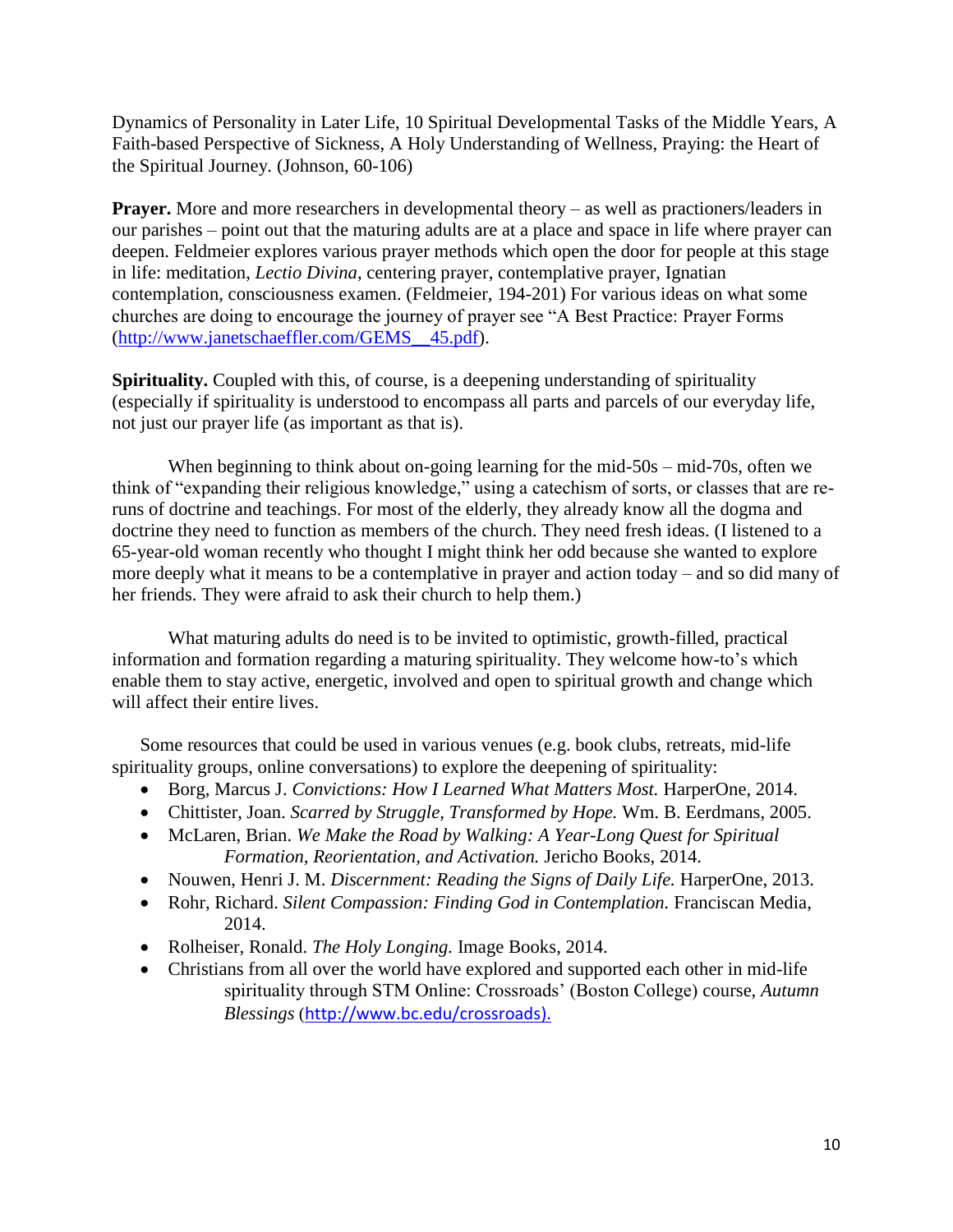**In summary**. Various authors remind us of the scope of adult learning as maturing adults.

"There are two types of programs that every ministry for maturing adult ministry should have: spiritual education and outreach programs." (Johnson, 54)

Hanson proposes three essential components for creative ministries with maximum impact for Baby Boomers: 1) service; 2) spiritual growth; and 3) intergenerational relationships.

Koepke suggests five categories of opportunities for ongoing learning and growth for maturing adults, opportunities which certainly overlap one another; paying attention to all of them addresses the breadth and depth of formation in the maturing years:

- Spiritual development
- Continued education
- Opportunities to serve
- Opportunities to be served
- Community building (social interaction) events (Koepke, 50)

# **Effective practices and approaches for adult faith formation for the maturing adult**

In reality, we have already touched on a few approaches and practices (everything is intertwined). As we move into this section, we explore a few more specific approaches and practices, many of which are foundational for all adult faith formation; but certainly ones that specifically respond – and challenge – the needs of today's mid-50s – mid-70s.

**Learning for middle adults in the virtual world.** Originally I was going to end with this approach, but decided to lead with it so that we might view all of the subsequent approaches and practices through this lens. As was already mentioned previously, a question to always keep in mind: in whatever topic/theme/program, process and/or resource that is going to be available for adults in middle adulthood, is there a way to offer it virtually as well as in a face-to-face opportunity? For instance:

- Learning opportunities: for example: 1) small groups involved in Bible study, sharing and daily life-challenges via Skype: [http://storage.cloversites.com/nafscc/documents/The%20Strong%20Challenge.pdf;](http://storage.cloversites.com/nafscc/documents/The%20Strong%20Challenge.pdf) 2) parish Scripture study via a closed Facebook account: [http://www.janetschaeffler.com/Gems\\_\\_11.pdf](http://www.janetschaeffler.com/Gems__11.pdf)
- Sharing of resources and online opportunities: the Internet is brimming with possibilities which people can use on their own and/or which can supplement real-time gatherings. We just need to be curators, helping people to find them, for instance: Spiritual Assessment [\(http://www.cor.org/ministries/the-journey/welcome-to-your-self](http://www.cor.org/ministries/the-journey/welcome-to-your-self-assessment/)[assessment/\)](http://www.cor.org/ministries/the-journey/welcome-to-your-self-assessment/); 3Minute Retreat [\(http://www.loyolapress.com/3-minute-retreats-daily](http://www.loyolapress.com/3-minute-retreats-daily-online-prayer.htm)[online-prayer.htm\)](http://www.loyolapress.com/3-minute-retreats-daily-online-prayer.htm); LifeTree Café [\(http://lifetreecafe.com/\)](http://lifetreecafe.com/); Caregiving Resource Center [\(http://www.aarp.org/home-family/caregiving/?intcmp=AE-HF-CRC-TERTNAV-](http://www.aarp.org/home-family/caregiving/?intcmp=AE-HF-CRC-TERTNAV-HOME)[HOME\)](http://www.aarp.org/home-family/caregiving/?intcmp=AE-HF-CRC-TERTNAV-HOME); and The Five Loaves [\(http://www.thefiveloaves.com/\)](http://www.thefiveloaves.com/).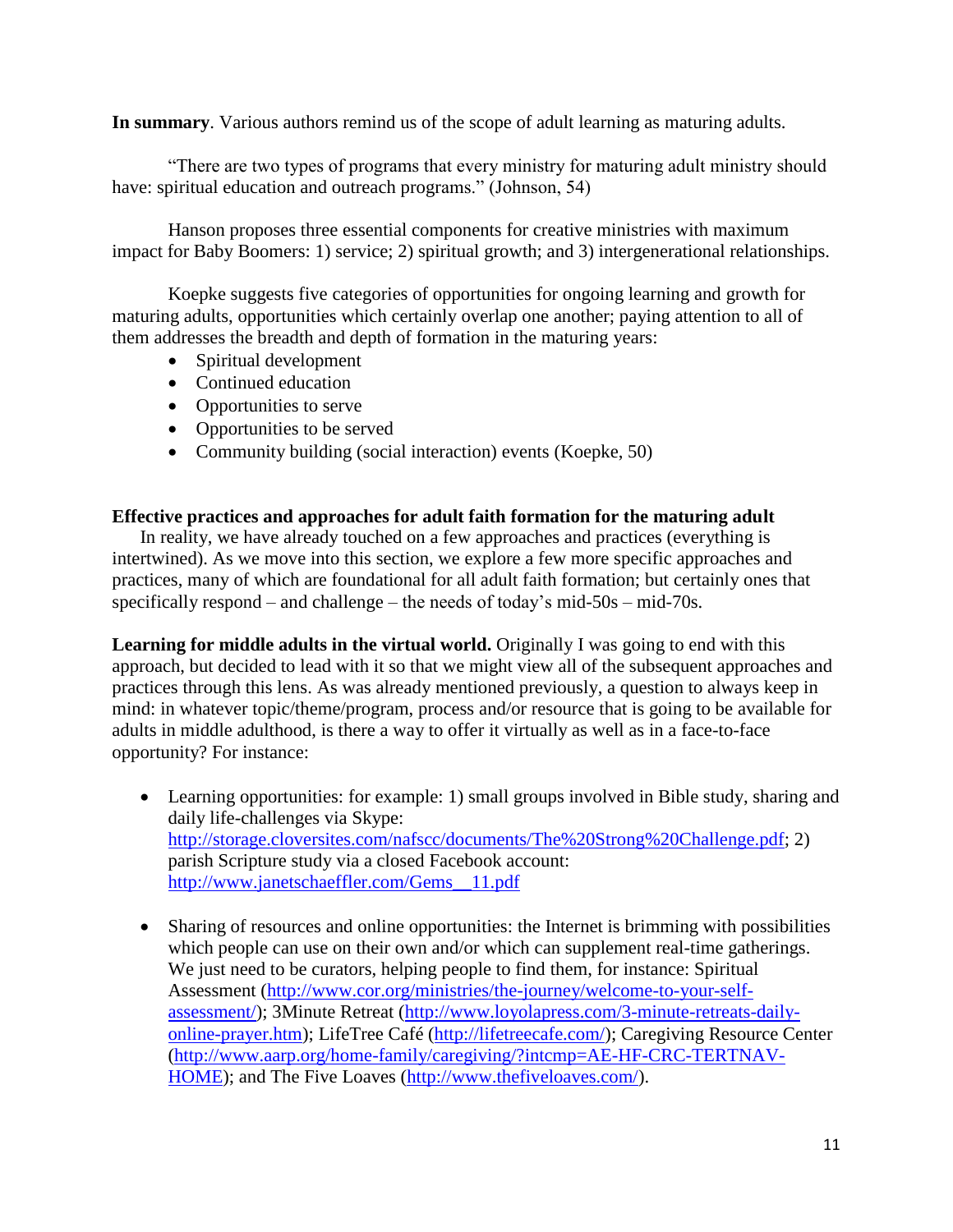A combination of real-time and the virtual world: During a workshop in the fall of 2009 at Asbury Methodist Village in Gaithersburg, Rev. James Shopshire, Sr., professor of Sociology of Religion at Wesley Theological Seminary, observed: "One method of adult Christian education many like, is to receive by e-mail a news story, text and questions, which they see ahead of time then can meet on Monday to discuss, 'God's views on the news."

Another example is seen at The Episcopal Church of the Annunciation, Cordova, TN in their linking of Bible study with an ongoing blog: [http://www.buildfaith.org/2014/10/15/a-church-reinvents-adult-education-with-a-bible](http://www.buildfaith.org/2014/10/15/a-church-reinvents-adult-education-with-a-bible-and-a-blog/)[and-a-blog/](http://www.buildfaith.org/2014/10/15/a-church-reinvents-adult-education-with-a-bible-and-a-blog/)

• Learning about technology: Even though the research shows that the Boomer generation (and older) are becoming more and more proficient in the use of technology, many still have questions – and want to learn more (because there is always more to learn in this area). Often libraries and community education programs provide learning opportunities; might our churches do the same? Can our churches have a tech room where people can learn, where people can use computers (if theirs is currently creating problems, etc.)? For a delightful example, see<http://cyberseniorsdocumentary.com/>

The virtual world holds all kinds of promise and potential for ongoing faith formation. Miyamoto suggests *Ten Principles for Internet Applications* (and then shares some real-life examples of them in a church setting):

- Draw people to the local faith community.
- Make a space for reflection.
- Make a space for conversation.
- Make time for conversation.
- Build trust.
- Give up control.
- Include activities for social change.
- Provide for diverse spiritualities.
- Recognize triggering events.
- Encourage relationships. (Miyamoto, 30-45)

**Partnering with Existing Programs.** Much of the online opportunities that we can provide involve linking to resources already created. This is also possible and easy-to-do with face-toface opportunities. Our surrounding community services, educational institutions, cultural opportunities provide much that we can link to and/or partner with.

Does your area have opportunities similar to:

- Roosevelt University Institute for Continued Learning:<http://iclru.org/>
- Osher Lifelong Learning Institute, Bradly University:<http://olliatbradley.blogspot.com/>
- Institute for Lifelong Learning, Bucknell University: <http://www.bucknell.edu/lifelonglearning>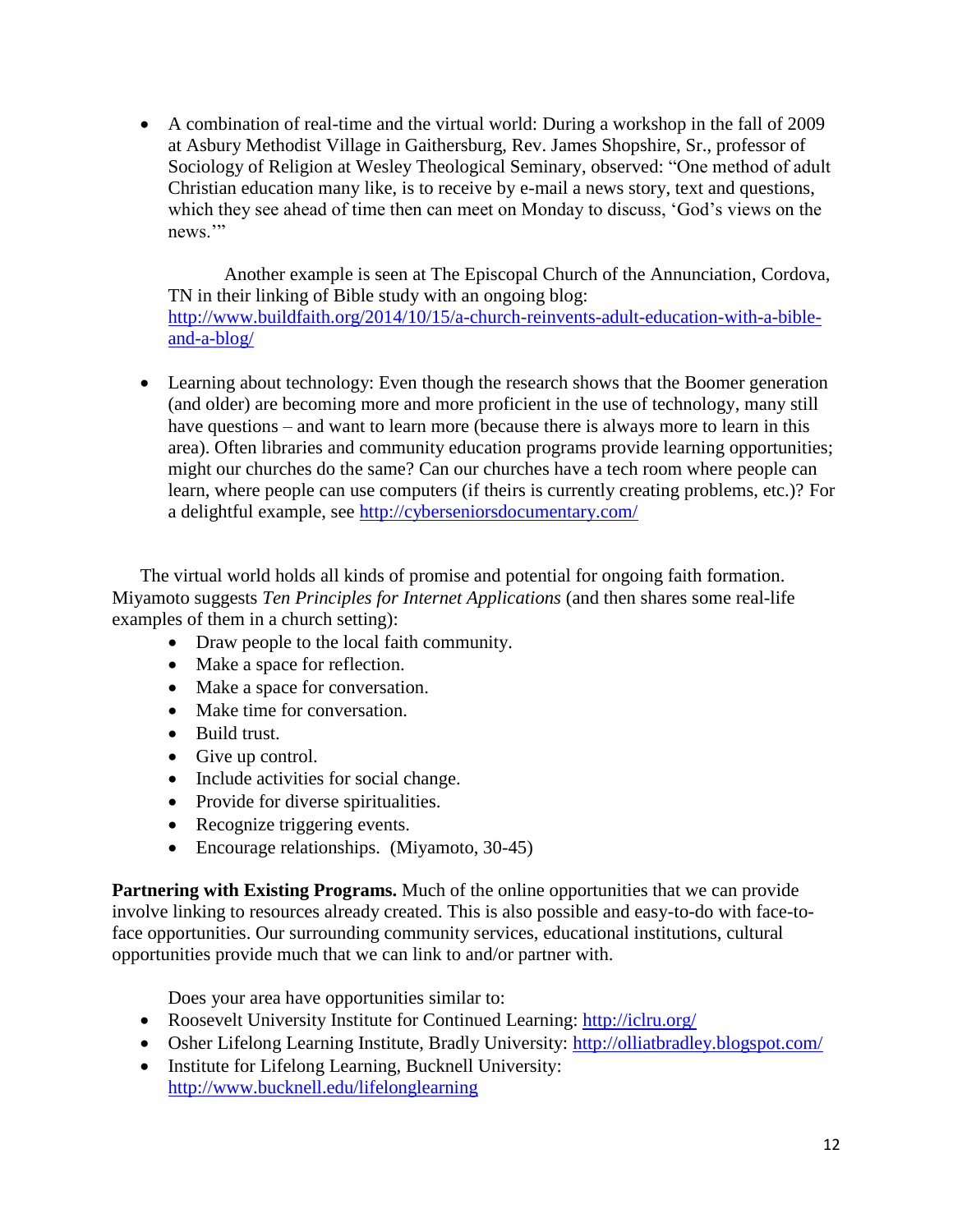Of course, the online opportunities – of various kinds - abound:

- The Open University on iTunes U:<http://www.open.edu/itunes/>
- Online courses from major universitites: [http://education](http://education-portal.com/articles/Universities_with_the_Best_Free_Online_Courses.html)[portal.com/articles/Universities\\_with\\_the\\_Best\\_Free\\_Online\\_Courses.html](http://education-portal.com/articles/Universities_with_the_Best_Free_Online_Courses.html)
- STM Online: Crossroads (Boston College):<http://www.bc.edu/crossroads>
- Virtual Learning Community for Faith Formation (University of Dayton): <https://vlc.udayton.edu/>
- STEP (Notre Dame University):<https://step.nd.edu/about/>

**Conversation**. The pervading approach in all adult faith formation is the necessity for active participation of each and every person through ongoing and spirited conversation. "Adults grow in their faith best when they have the opportunity to engage in conversation with other adults about things that matter." (Regan, 71)

Regan explains how and why "sustained, engaged and critical" conversations are an "important dynamic in enhancing a faith that is living, explicit, and fruitful:

- enhances our ability to express our faith
- gives us the opportunity to come to clarity about what we think and believe
- provides a context for seeing connection between faith and life
- strengthens our faith as we hear about the faith of others" (Regan, 72-73)

In a recent discussion on LinkedIn, within the Adult Faith Formation Professionals group, I commented and asked: "Some of you have mentioned that some people (especially older learners) prefer lecture. Knowing what we know about adult learning (e.g. people learn better and remember more if they are involved, engaged, participative, etc.), are there things that you do to supplement "lecturing?" One gentleman responded, "My past experience regarding older adults preferred way of learning was to sit and listen has changed. For the past seven years in my present parish, most attempts at "teaching" we're not well received, maybe us old folks are beginning to realize that we can learn more from each other . . . Go figure!"

Commenting on recent research regarding brain health, and suggesting seven scientifically proven, results-oriented exercises, Rosenthal recommends: "When you read a book or article share what you learn with someone else. Rather than just recounting the facts, identify and discuss the theme(s) in what you read and how they relate to your life." (Rosenthal) So many advantages of conversations about things that matter!

Our task is to create learning environments that invite mature adults to participate in transformative teaching and learning that leads to more faithful living. Such emancipatory education involves open and dialogical experiences where deep listening, on-going reflection and mutual respect are practiced. Being free to raise hard questions and to explore "what if" possibilities can help older adults grow in faith and in discipleship which exude compassion and encourage works for justice.

No matter what the gathering or occasion – face-to-face or virtual – opportunities for conversation are crucial.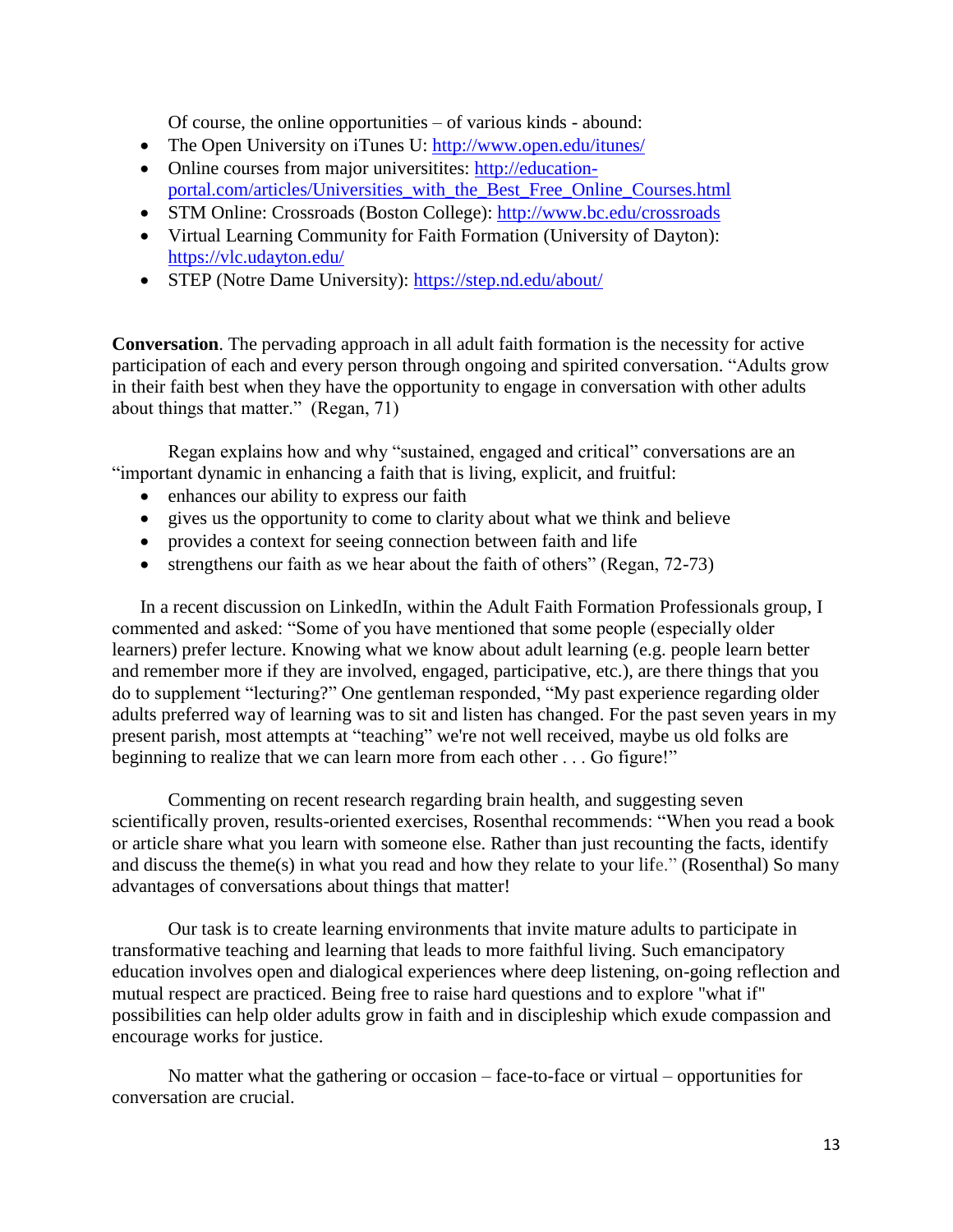**Small groups**. One key method for conversation, of course, are various small groups that are prevalent throughout parishes (and society) today. More and more research encourages adult faith formation opportunities to include some version of small groups. (Winseman, chapter 8)

"Our parishes have become so large, so anonymous, and we've been allowed to attend them instead of participate in them. Today, people don't drop out of Church as much as drop in – occasionally! My hope is that little faith-sharing groups will continue to emerge, connected to parishes. The base community and the institutional parish need one another. The parish needs the small fervent group to keep it honest, to allow and encourage those who want to ask the deeper questions, those who want to go further, those who want to learn to pray, to minister, to study, to advocate, and to lay down their lives for the poor. And the small group needs the parish to avoid becoming sectarian, narrow, or lost in personality and trendiness. They must regulate, balance and challenge one another." (Rohr and Martos)

Weber reiterates four benefits of small groups:

- "Community Building: A small group serves as a community or congregation within the congregation.
- Educational development: Small groups provide a wonderful opportunity to engage people in study.
- Spiritual enrichment: Far too many Christians limit their prayer life to one minute before meals and one minute before going to sleep. Many find themselves just too busy to pray.
- Mission Outreach: Each small group is required to look beyond themselves by engaging in ministry beyond the group." (Weber)

The online ShareFaithMagazine expands Weber's thoughts, suggesting "10 Reasons Why Your Church Should Have Small Groups:"

- 1. "Small groups foster close relationships and integral community.
- 2. Small groups provide a comfortable introduction for nonbelievers to the Christian faith.
- 3. Small groups provide an ideal way to care for the needs of people within the church.
- 4. Small groups provide a way for Christians to live out their faith instead of merely hearing more preaching or teaching.
- 5. Small groups participate in focused prayer for one another.
- 6. Small groups provide a comfortable atmosphere for openness.
- 7. Small groups allow for mutual edification among believers.
- 8. Small groups encourage better learning.
- 9. Small groups provide a source of encouragement and accountability.
- 10. Small groups help to cultivate leadership within the church." (ShareFaithMagazine)

These small groups can take various forms (some of which we will explore further in the following pages):

 Parker Palmer invites adults to a challenging (as well as comforting) one: circles of trust. (Palmer, 22)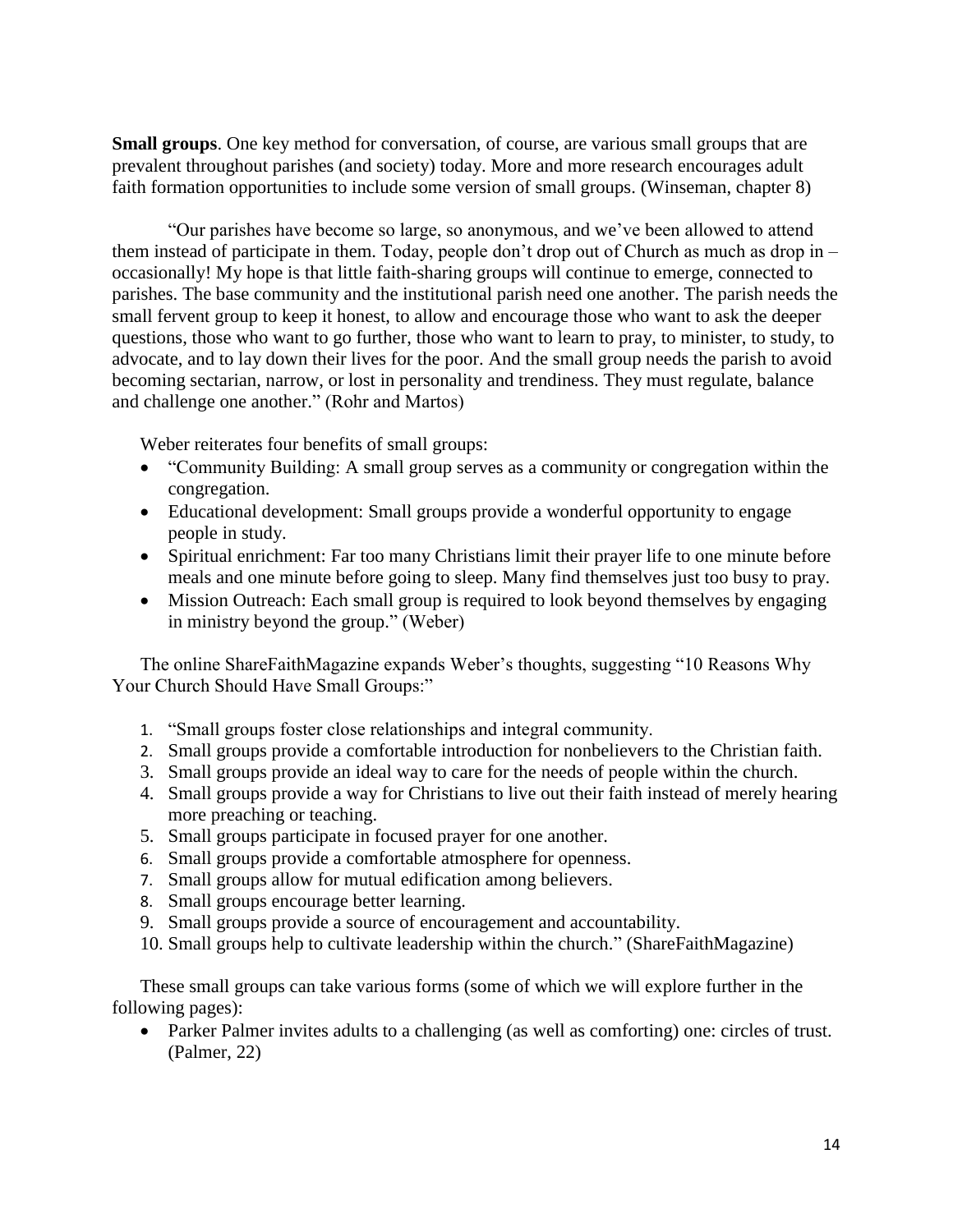- Study Groups. These groups meet to study Scripture, recent books, movies and videos, justice and peace issues, or a variety of other topics. Their main goal is for the on-going growth and learning of the participants.
- Gift discovery and strengths development groups. Winseman recounts the experience of St. Gerard Majella Parish in Port Jefferson Station, New York and their journey to become an alive, engaged parish. One of the helps in their pastoral plan was to use the Clifton StrengthsFinder followed by groups that focused on identifying parishioners' gifts and talents, which created a unifying bond among their members. In this experience, as group members encourage one another in developing their talents into strengths, the spiritual journey they take together deepens their faith. (Winseman, 113-123)
- Accountability groups. These groups meet in order to help participants face the challenges of everyday life and become better people. Members hold each other accountable for living up to the expectations of their faith tradition, and encourage each other in their efforts.
- Support groups. These groups address the various circumstances and/or challenges people live with in their lives, and offer the encouragement and assistance of others who are facing or who have faced similar situations and difficulties.

 People who have been members of small groups for a long period of time have shared their thoughts concerning what makes small groups thrive:

- Having a shared vision: knowing why they are gathering
- Taking the time and effort to identify and dedicate themselves to common goals
- Prayer and ritual holding a prominent place in the life of the group
- The work of the group, facilitating, hosting, hospitality, is shared
- Strong relationships providing the groundwork and are built through social time, good communication, mutual respect, etc.
- Regular evaluation and review of expectations
- Doing something together bonds the group. Service/social justice is one of the most important ways of doing something together.
- Engaging in earnest dialogue/conversation and spirituality call members back. The conversation may be an in-depth sharing of members own experiences, feelings, and thoughts or dialogue about matters of faith and justice.

Bill Easum, author and noted church consultant has said, "Conversion may happen through the primary worship service – but discipleship happens in small groups." (Wiseman, 138)

**Book clubs**. Even though many people today garner a great deal of information through the internet and the media, there exists a core desire among many (especially the maturing adult) to feed a longing of mind and spirit that can't be satisfied by technology. For many this need is met through what the younger generations call the "antiquity" of the written word, namely books.

Book groups can be a beneficial way to:

• nurture spiritual growth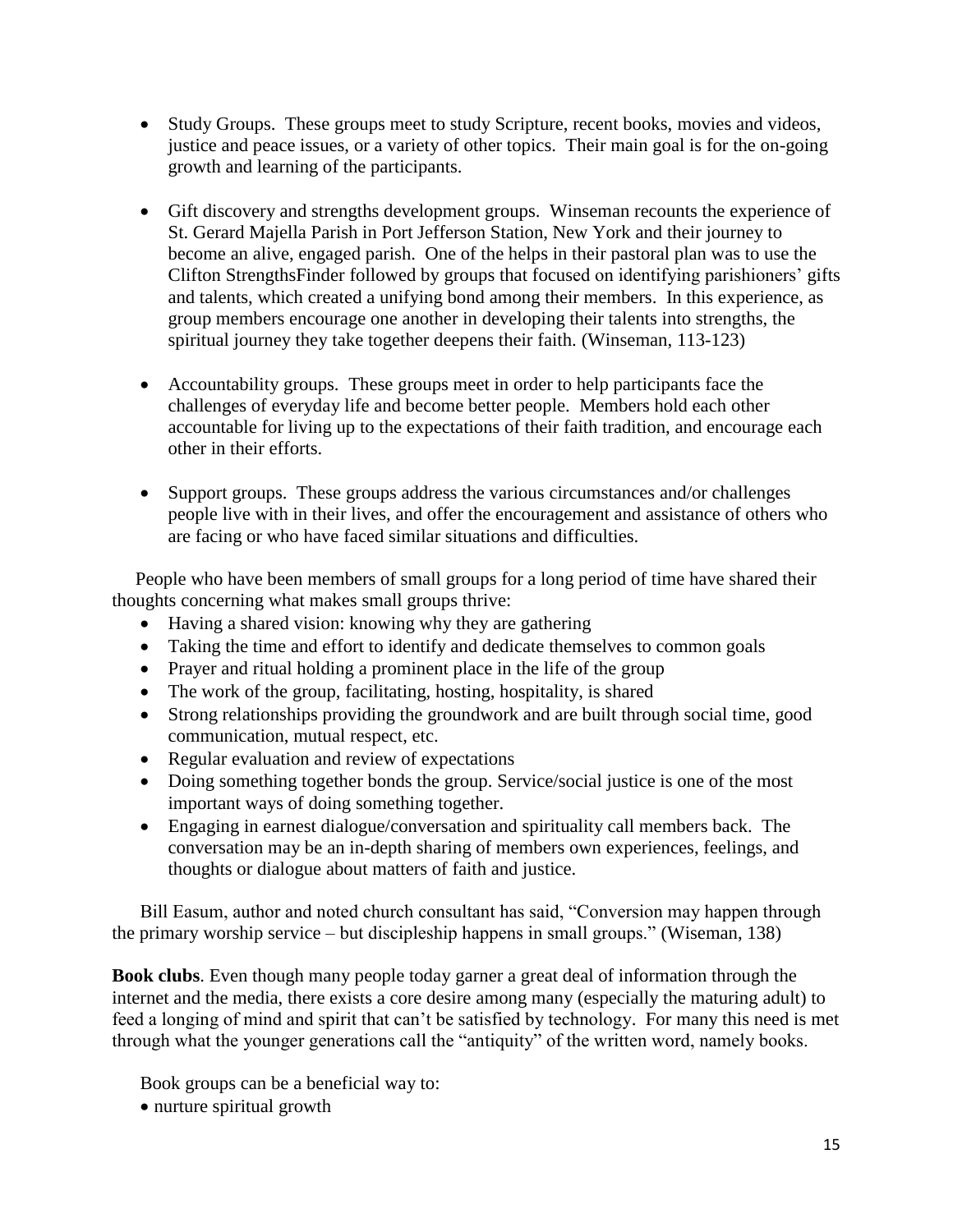- build community
- promote lifelong learning
- help members make new friends and expand their horizons, etc.

Book clubs, of course, run the gamut, encompassing the reading of all types of books. Some devote themselves to one kind, one theme, but many are eclectic. As has been mentioned before, spirituality – and life's core questions – can be found everywhere. In a September 2001 article in *U.S. Catholic*, Patrick White, professor of English at St. Mary's College in Notre Dame, Indiana, commented, "You can't get people together to talk about literature in a serious way over time without touching on spiritual matters." He adds, "Let's face it, no one is going to say to each other, 'Hey, let's get together….and promise that we'll grow together as spiritual beings.' It's too terrifying. So we say, 'Do you want to get together and read some books? Oh yeah…. And it will also be fun and interesting.'"

Book clubs can happen face-to-face (at churches, homes, coffee shops, etc.) or virtually. A few of the many that occur all the time:

- <http://www.doers.org/faith-formation/book-clubs/>
- [http://trinitypressc.org/book\\_club](http://trinitypressc.org/book_club)
- [http://www.saintjoanofarc.org/parish-life/parish-book-club-0.](http://www.saintjoanofarc.org/parish-life/parish-book-club-0)

The diverse timing and formats of book clubs lend themselves to the schedules and life situations of the maturing adult. Wanting to be involved in the parish but unable to do something at night, a 74-year old woman began a daytime book club at St. Regis Church, Bloomfield Hills, MI, inviting all parishioners.

At another church, a woman, realizing that many mid-50 – mid-70s adults are caring for aging parents, making time away from home a challenge, began an online book club. Since many of the members are in this life situation often their books focus on this reality:

- Gross, Jane. *A Bittersweet Season: Caring for our Aging Parents – and Ourselves.*  Vintage, 2012.
- Shaffer, Stefania. *9 Realities of Caring for an Elderly Parent.* Pressman Books, 2013.
- Spring, Janis Abrahms and Michael Spring. *Life with Pop: Lessons on Caring for an Aging Parent.* Avery Trade, 2010.

For various helps and suggestions for books and/or questions, there are a multitude of online sites:

- [www.bookclubs.ca](http://www.bookclubs.ca/)
- [www.bookbrowse.com/bookclubs](http://www.bookbrowse.com/bookclubs)
- [www.ezinearticles.com/?Book-Club-Questions&id=222106](http://www.ezinearticles.com/?Book-Club-Questions&id=222106)
- http://classiclit.about.com/od/bookclubs/a/aa bcquestions.htm
- [www.americamagazine.org/content/catholic-book-club.cfm](http://www.americamagazine.org/content/catholic-book-club.cfm)
- [www.uscatholic.org/bookclub](http://www.uscatholic.org/bookclub)

See also

• http://www.janetschaeffler.com/Gems\_14.pdf for a unique process of inviting and gathering adults for a parish book study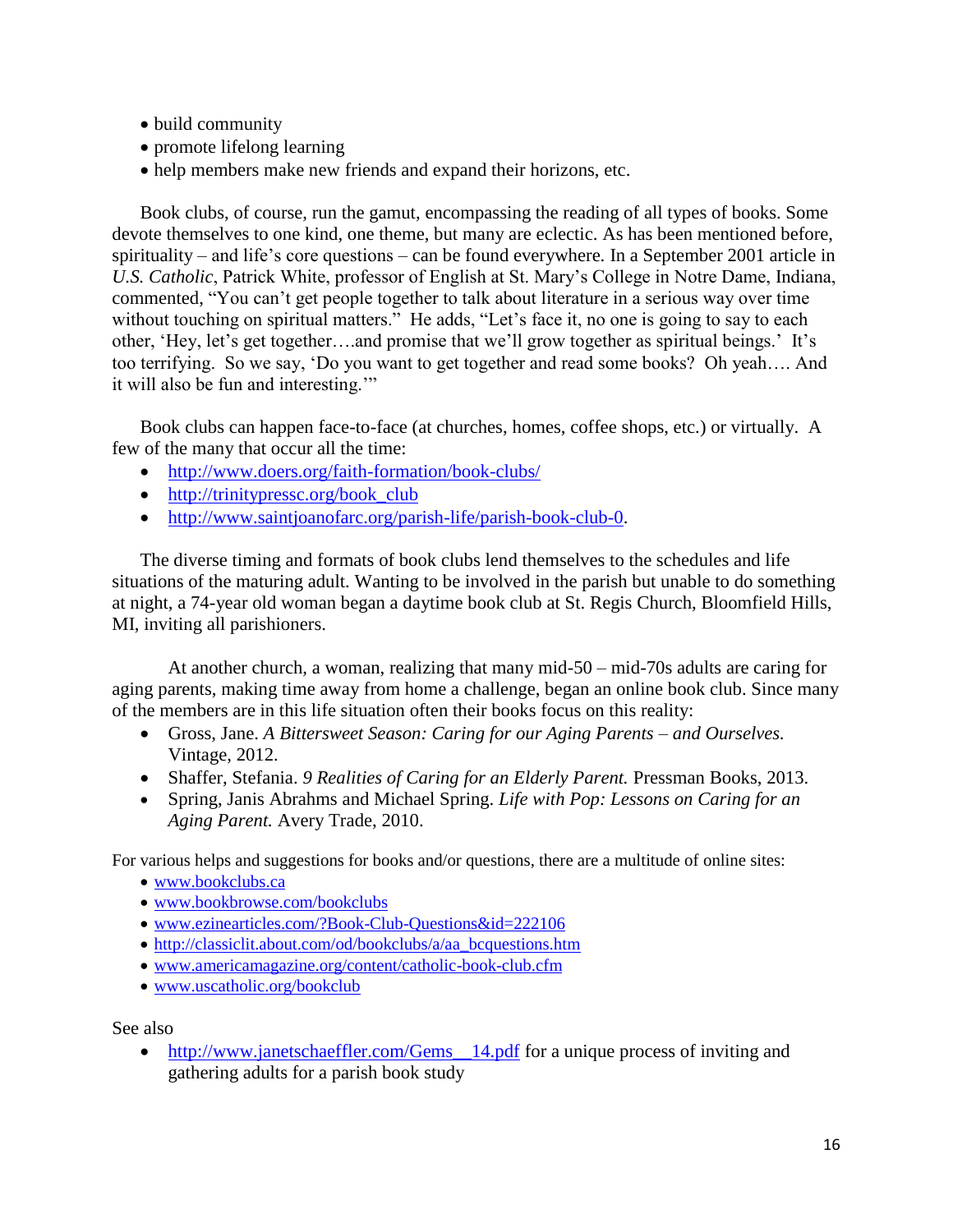• http://www.janetschaeffler.com/GEMS\_54.pdf for various ideas for enjoying and sharing books

Many book clubs, with members in their mid-50s – mid-70s find this opportunity ideal to share thoughts and insights about their time in life. A few (of the many) books that have been used in various book clubs:

- Atwell, Robert. *Soul Unfinished: Finding Happiness, Taking Risks, & Trusting God as We Grow Older.* Paraclete Books, 2012.
- Chittister, Joan. *The Gift of Years: Growing Older Gracefully.* BlueBridge Books, 2008.
- Gallagher, David P. *Aging Successfully: How to Enjoy, Not Just Endure, The Second Half of Life.* Wipf & Stock, 2012.
- Griffin, Emilie. *Green Leaves for Later Years: The Spiritual Path of Wisdom.* IVP Books, 2012.
- Griffin, Emilie. *Souls in Full Sail: A Christian Spirituality for the Later Years.* IVP Books, 2011.
- Larsen, Dale and Sandy. *Living Your Legacy: A Guide for the Later Years.* IVP Connect, 2012.
- Rohr, Richard. *Falling Upward: A Spirituality for the Two Halves of Life.* Jossey-Bass, 2011.
- Rolheiser, Ronald. *Sacred Fire: A Vision for a Deeper Human and Christian Maturity.*  Image, 2014.
- Ryan, Thomas. *Remember to Live: Embracing the Second Half of Life*. Paulist Press, 2012.

**Support groups**. Support groups – of various kinds – can be a powerful and real opportunity for the ongoing formation which maturing adults are often craving, support for the day-to-day, real life challenges and events. Members of a support group typically share their personal experiences and offer one another emotional comfort and moral support, feeling less alone. They may also offer practical advice and tips for coping and thriving, to feel more empowered. The advice and help may take the form of providing and evaluating relevant information, relating personal experiences, listening to and accepting others' experiences, providing sympathetic understanding and establishing [social networks.](http://en.wikipedia.org/wiki/Social_network) Sometimes a support group may also work to inform the public or engage in advocacy.

Support groups come in a variety of formats, including in person, on the Internet or by telephone. They may be led by professional facilitators or by group members. Just a few of the many life issues which support groups – for those in their mid-50s – mid-70s - may be centered on:

- married life
- empty nest syndrome
- young adults returning home
- divorce and separation
- death of a spouse
- death of a child
- depression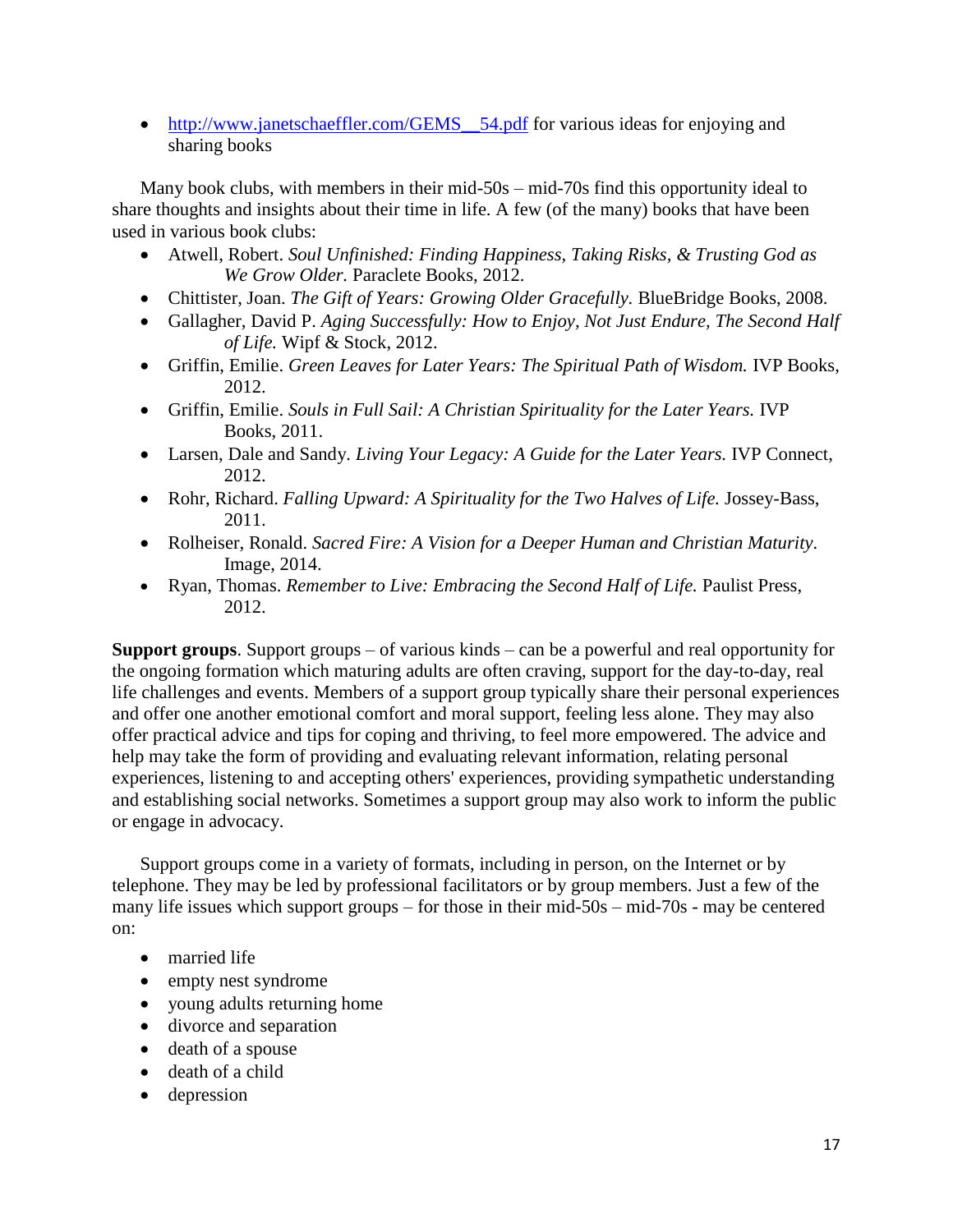- living with cancer or other diseases
- addictions
- family members in the military
- grandparents raising children
- caregivers
- adults of aging parents

In August 2014, the magazine *U.S. Catholic* published an article on retirement, "The Good Life." In October 2014 several letters to the editor responded to the article: "I for one (along with a growing crowd) am experiencing a dying with retirement, aging and death. … Support groups for us in the dying phase of living, anyone?"

**Gift discovery and strengths development.** A Hasidic tale tells of the old man Zusya saying, "In the coming world, they will not ask me, 'Why were you not Moses?' They will ask me, 'Why were you not Zusya?'" (Buber)

God calls each of us to be who we are, who we uniquely are created to be, with our gifts and strengths. More and more parishes are seeing this as one of the goals of adult faith formation: to encourage and support each person – in the maturing and deepening of their strengths and gifts as they grow to be their best selves, who God created them to be.

Tools abound today to help congregations walk with their members in discerning their strengths and gifts:

- Called and Gifted:<http://www.siena.org/Called-Gifted/called-a-gifted>
- StrengthsFinders: [http://strengths.gallup.com/110440/About-StrengthsFinder-](http://strengths.gallup.com/110440/About-StrengthsFinder-2.aspx)[2.aspx](http://strengths.gallup.com/110440/About-StrengthsFinder-2.aspx)
- Spiritual Gifts Survey for Maturing Adults (Johnson, 107-113)

As adults in their mid-50 – mid-70s discover new journeys in life, a deeper understanding of who they are, the uniqueness of their gifts and strengths can be a crucial support for the new ventures. The fascinating and helpful reality is that many parishes are not simply providing tools for people to discover their strengths, but continuing to walk with them as they understand more deeply, use them in many areas of their lives and direct them toward new adventures. See "Empowering the Living of Gifts" at [http://www.janetschaeffler.com/GEMS\\_\\_19.pdf](http://www.janetschaeffler.com/GEMS__19.pdf) for several ideas.

# **Programming for communities of like interest**

Nearly a century ago Henry Ford invented the famous assembly line that is credited with putting Detroit, and the world, in the "Mass Production" business. When he introduced the Model T, the marketing message was essentially, "You can have any color you want as long as it is black." Donald Tapscott, the author of several books on today's digital world, uses a different term to describe what drives business today: "Mass Customization." In effect, "you can have whatever you want customized to your wishes."

What does this mean for adult faith formation? We can no longer approach adult faith formation with a "one-size-fits-all" mentality. "...adults will be interested in (and need)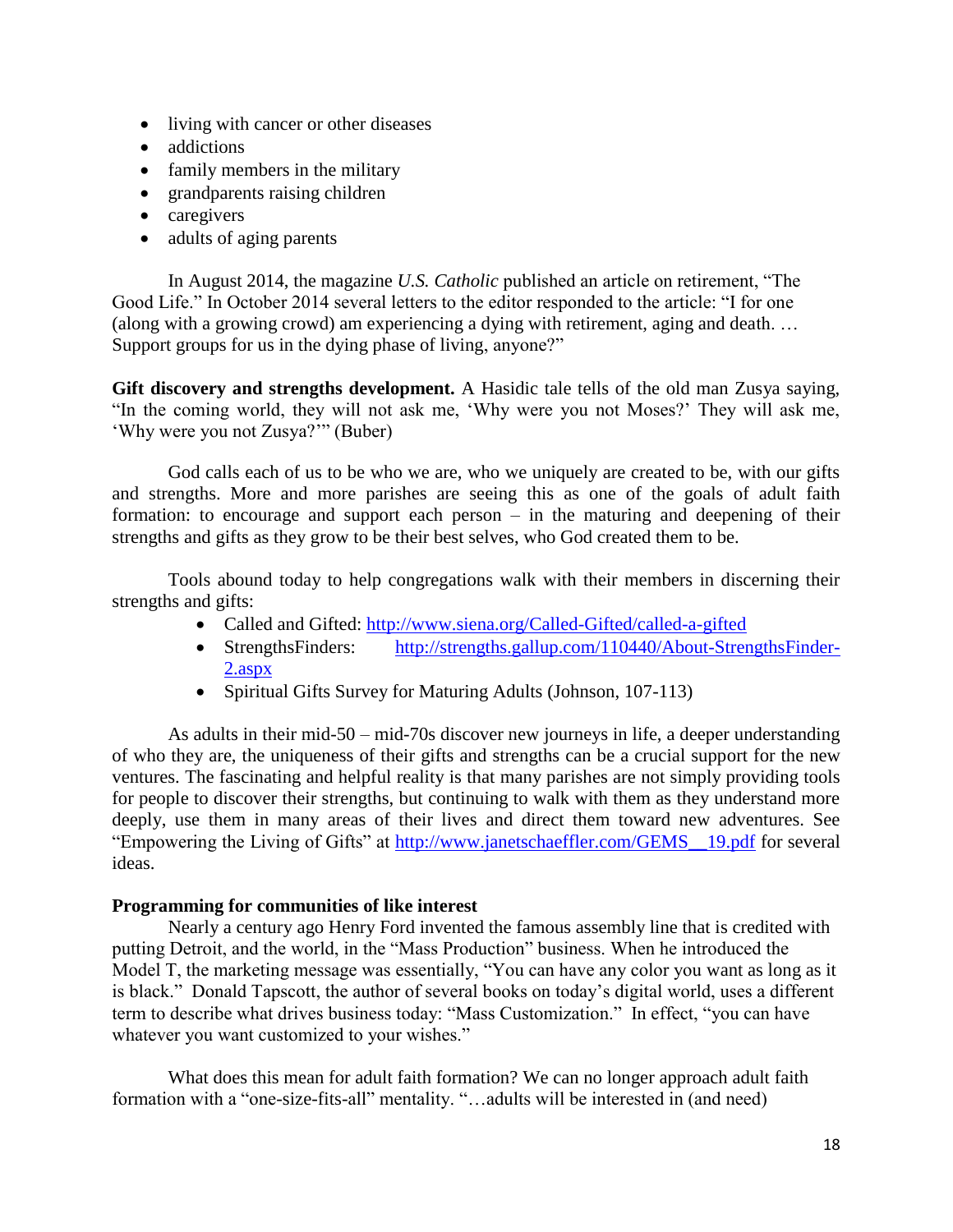different aspects of the religious according to their personal faith development and expression. An approach of 'corned beef and hash for everyone' (which is tantamount to 'We don't care what you need, this is what you get because this is what we've got') and programs based simply on what the religious educator or pastor wants to teach are too capricious." (McKenzie and Horton, 120)

All we have to do is look at our parishes and we easily realize the diversity and, therefore the reality, that different groups need different things, for instance:

- Parents of young children need something different than empty nesters
- Those who have just lost a job have unique needs
- People who are new in the faith need something different than those who have been deeply practicing the faith for years

"Use lifestyles, not age, as the determining factor for ministry. Chronological age is not important in ministry with persons at midlife and beyond. Rather, lifestyle issues are more important. For example, grand-parenting concerns are not just for people who are retired. … the question becomes: 'what are the common concerns that all grandparents, of whatever age, may experience?" Create small groups around common interests, concerns, or careers." (Gentzler, 53)

Certainly, there are times when "mixed groups" are extremely important; we learn from the wisdom and experiences of each other (we'll look at that more closely just below). Yet, many parishes tell us that they have better responses to offerings when the opportunities are for specific groups, for communities of like interest.

- Scripture study programs for men, often at times convenient for their work schedules, seem to attract more men than a generic Scripture program.
- A program exploring various forms of prayer can be offered for couples, for those in grief, for baby boomers, for those just retiring, etc.
- Would specific groups in your church be attracted to offerings, such as: Effective Grandparenting; Relating Effectively to your Adult Children; Balancing Love, Work and Life; The Loneliness of the Empty-Nest; Support Group for Adult Children of Aging Parents; Planning to Age Gracefully (and Have Fun Doing It)?

**Intergenerational Opportunities.** We just explored programming for communities-of-likeinterest. Since the reality of living, the reality of our Catholic faith, is always both-and rather than either-or, intergenerationality is crucial in our ministry to all members, especially with those adults in their mid-50s – mid-70s.

"People who age well often have growing relationships with younger people and are involved in learning and growth opportunities." (Gentzler, 54)

During a workshop in the fall of 2009 at Asbury Methodist Village in Gaithersburg, Rev. Ramonia Lee, chaplain of the Interfaith Center at Leisure World, recounted that age-segregated ministries often do not appeal to Boomers; "…they will take advantage of every possible opportunity to mix with the generations," Lee said. "They want partnerships with other groups in the church and the community, including mission groups, choirs, coffee conversation groups, even confirmation classes with older members studying with the children."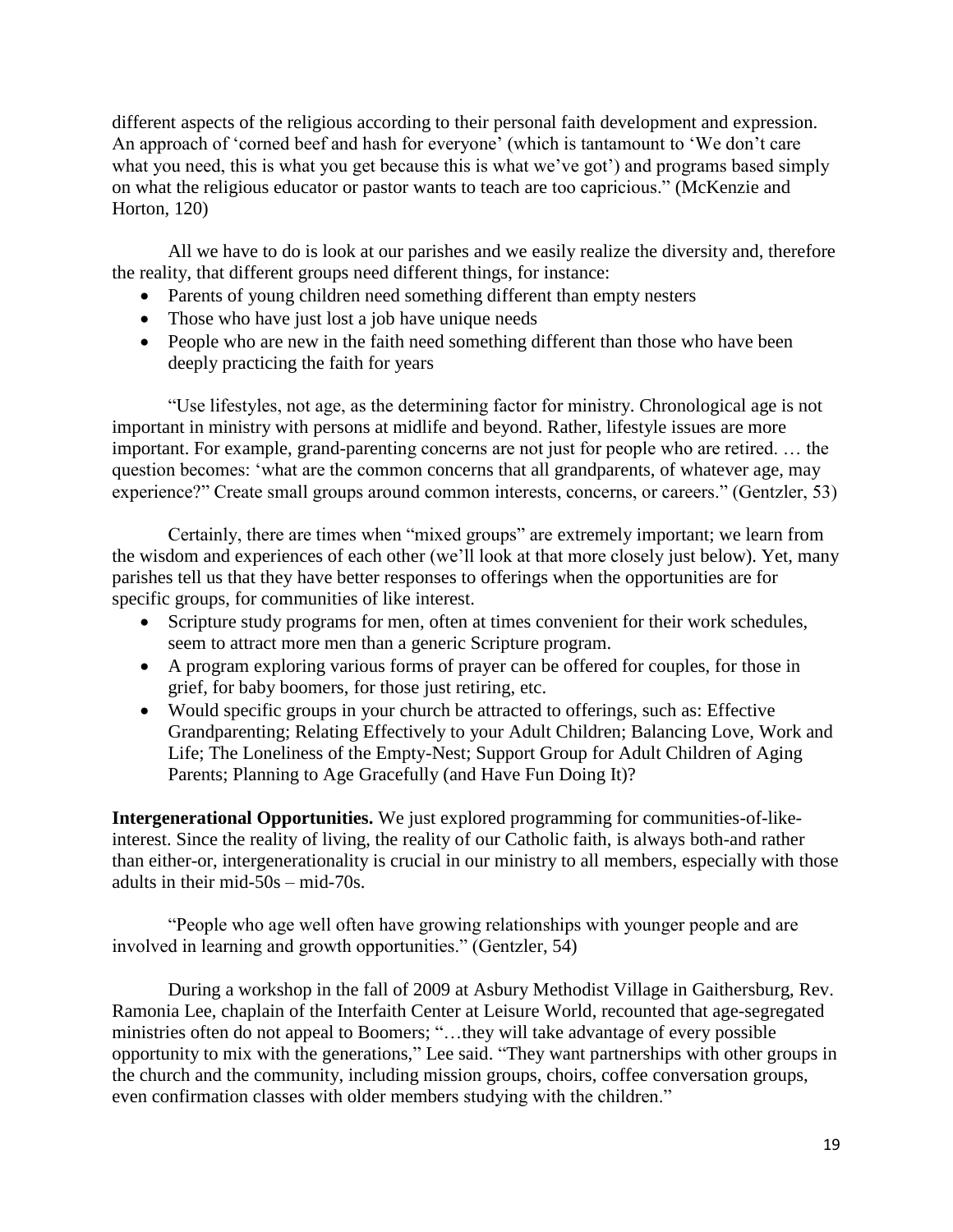Likewise, intergenerationality benefits the younger generations: "Social scientists have worried about how few opportunities our contemporary culture offers for intergenerational exchanges, and the extent to which this generational segregation deprives younger people of the opportunity to witness the generativity, engagement, and aging of older people." (Lawrence-Lightfoot, 241) Kotre claims that, for any culture to flourish, younger people need the examples, witness and stories of real-life people growing older and acquiring wisdom. (Kotre, 41)

"Wise elders play an important role in various indigenous faith traditions, and the emergence in our time of more older people embracing Fowler's universalizing stage has substantial cultural and spiritual implications for the future of human civilization. We know the world population is growing older with a promise of future hope that only a few researchers have noted (Roszak). Our youth also lack inspiring adult models – at several levels. "Cultivating wise elders needs to become an integral dimension of adult catechesis for the future." (O'Murchu, 118)

Fortunately the awareness of – and the planning for – intergenerational learning is growing. See

- Intergenerational Faith Formation:<http://www.intergenerationalfaith.com/>
- *Generations Together: Caring, Praying, Learning, Celebrating, & Serving Faithfully* by Kathie Amidei, Jim Merhaut, & John Roberto (Lifelong Faith Associates, 2014)
- *Intergenerational Christian Formation: Bringing the Whole Church Together in Ministry, Community and Worship* by Holly Catterton Allen and Christine Lawton Ross (IVP Academic, 2012)

Road Scholar reports that their grandparents-grandchildren travels/programming are their fastest growing offerings.

[http://www.roadscholar.org/Programs/search\\_res.asp?Type=A&ProgDesc=Intergenerational](http://www.roadscholar.org/Programs/search_res.asp?Type=A&ProgDesc=Intergenerational)

Churches respond to intergenerationality in numerous ways: small groups, faith formation opportunities, prayer and worship, service and outreach. One example of bringing the generations together in service is exemplified at Grace Presbyterian Church, Houston, TX where they participate in Church Apartment Ministry

[\(http://www.churchapartmentministry.org/apartment/home.php\)](http://www.churchapartmentministry.org/apartment/home.php), in which Grace Presbyterian maintains an apartment for families of patients coming for cancer treatment at the Texas Medical Center. The Encore 50+ Ministry coordinates this outreach; the young adults of the congregation do most of the cleaning and maintenance as well as helping the families move in. The older adults visit the families and patient, offering to bring them to church, and provide meals.

Another activity employed by many parishes for enjoyment - as well as learning - is movie afternoons or evenings. Some parishes host these events only for adults, or only for teens, or only for children, but many bring all generations together. "Movies at the Parish," at [http://www.janetschaeffler.com/GEMS\\_\\_38.pdf](http://www.janetschaeffler.com/GEMS__38.pdf) provide a variety of ideas.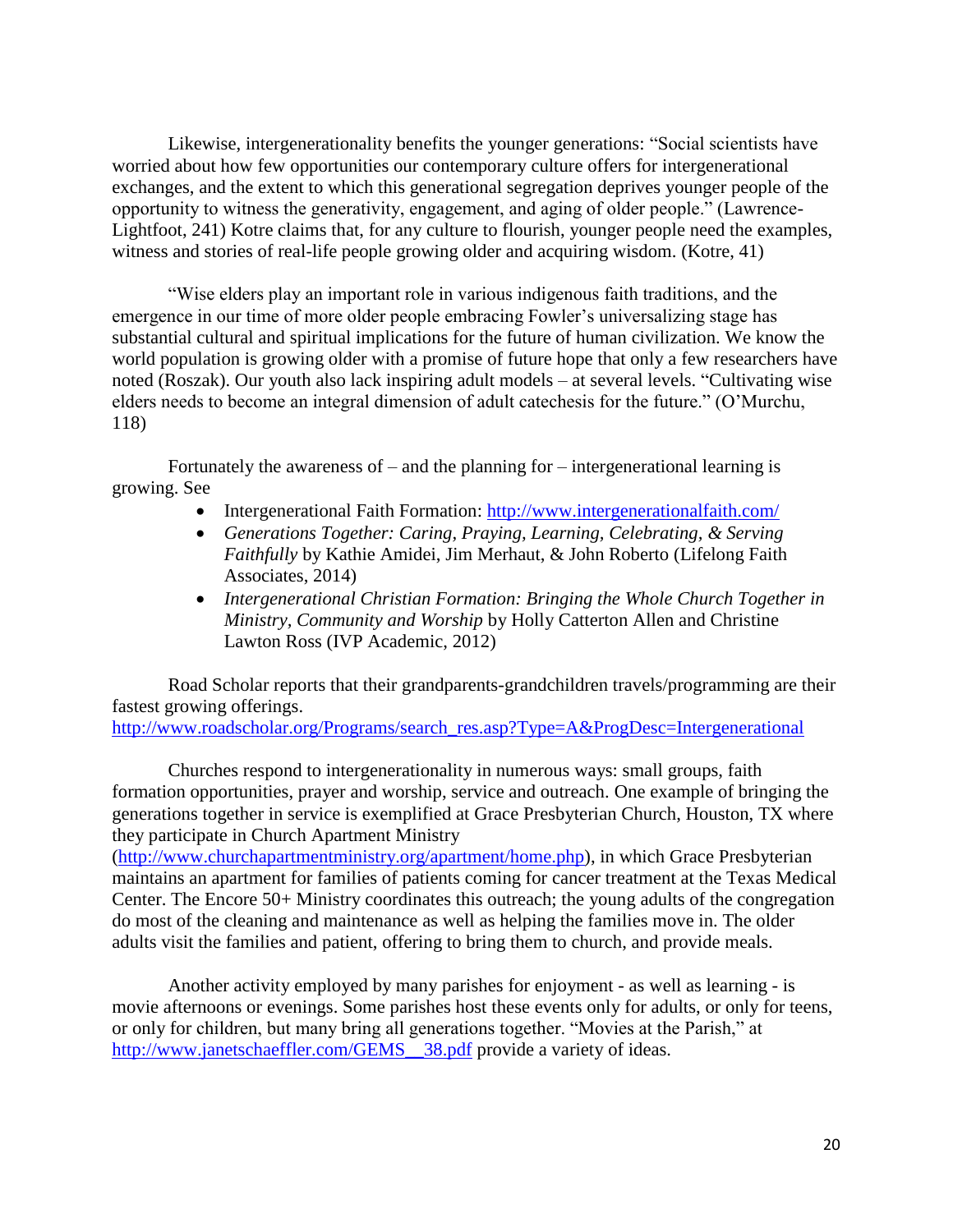One way to connect with and build on intergenerational programming, especially in faith formation, is to shape all offerings of the congregation – intergenerationally as well as with specific age groups - around one specific theme. If the year's theme is prayer – in addition to the intergenerational learning opportunities – events and offerings can continue that theme for those mid-50's – mid-70s:

- A day of reflection on prayer styles and methods for mature adulthood
- A trip to a retreat center
- Connections to websites of prayer for those in retirement, empty-nesters, etc.

For an illustration of how three different churches have incorporated the themedapproach, see [http://www.janetschaeffler.com/GEMS\\_\\_44.pdf.](http://www.janetschaeffler.com/GEMS__44.pdf)

**Personal and Communal Practices**. Many mid-50s – mid-70s grew up when their identity flowed from a life of spiritual practices. In recent years, more and more people have advocated for the return of spiritual practices, with an enlargement of the possibilities (e.g. hospitality, Sabbath moments, living gratefully, seasonal celebrations and rituals, service/justice, savoring beauty, nature, pilgrimages, forgiveness, suffering, art, mindfulness, journaling, simplicity, wonder, quiet). This return to spiritual practices especially appeals to maturing adults because there is a link to the past coupled with broader opportunities. Effective and valuable adult formation within our parishes would include not only a study/reflection on the meaning and understanding of each practice, but various occasions to experience and live the practices.

Some helpful resources:

- Huston, Paula. *A Season of Mystery: 10 Spiritual Practices for Embracing a Happier Second Half of Life.* Loyola Press, 2012.
- Jones, Tony. *The Sacred Way: Spiritual Practices for Everyday Life*. Zondervan, 2005.
- McLaren, Brian. *Finding Our Way Again: The Return of the Ancient Practices*. Thomas Nelson, 2010.
- Richmond, Lewis. *Aging as a Spiritual Practice: A Contemplative Guide to Growing Older and Wiser.* Gotham, 2012.
- Yamasaki, April. *Sacred Pauses: Spiritual Practices for Personal Renewal*. Herald Press, 2013.

Life Reviews. For many, life reviews and legacies are a meaningful spiritual practice and effective faith formation experience. "In our later years, the pace of making sense of our entire life quickens. Internal and external forces converge, giving us the opportunity of gaining a global perspective of how God has been at work in all the days of our lives. We search for the patterns, themes, successes, and failures that have combined into the amazing amalgam we call our life. In our later years, we arrange the facts of our life into a cohesive whole. We take stock of our life as we never have before. We see new themes, new strands, new waves in our life that we missed in our day-to-day living." (Johnson, 102)

Inviting and equipping people in mature adulthood to purposefully reflect on their lives is a constructive approach to cherish life, to deepen meaning, and to share legacies. Keeping in mind the varying learning styles and people's different preferences, there are numerous ways to invite people to participate in this: writing memoirs, previewing and assembling photo albums, taping memories and stories, expressing life moments and history through art, creating memory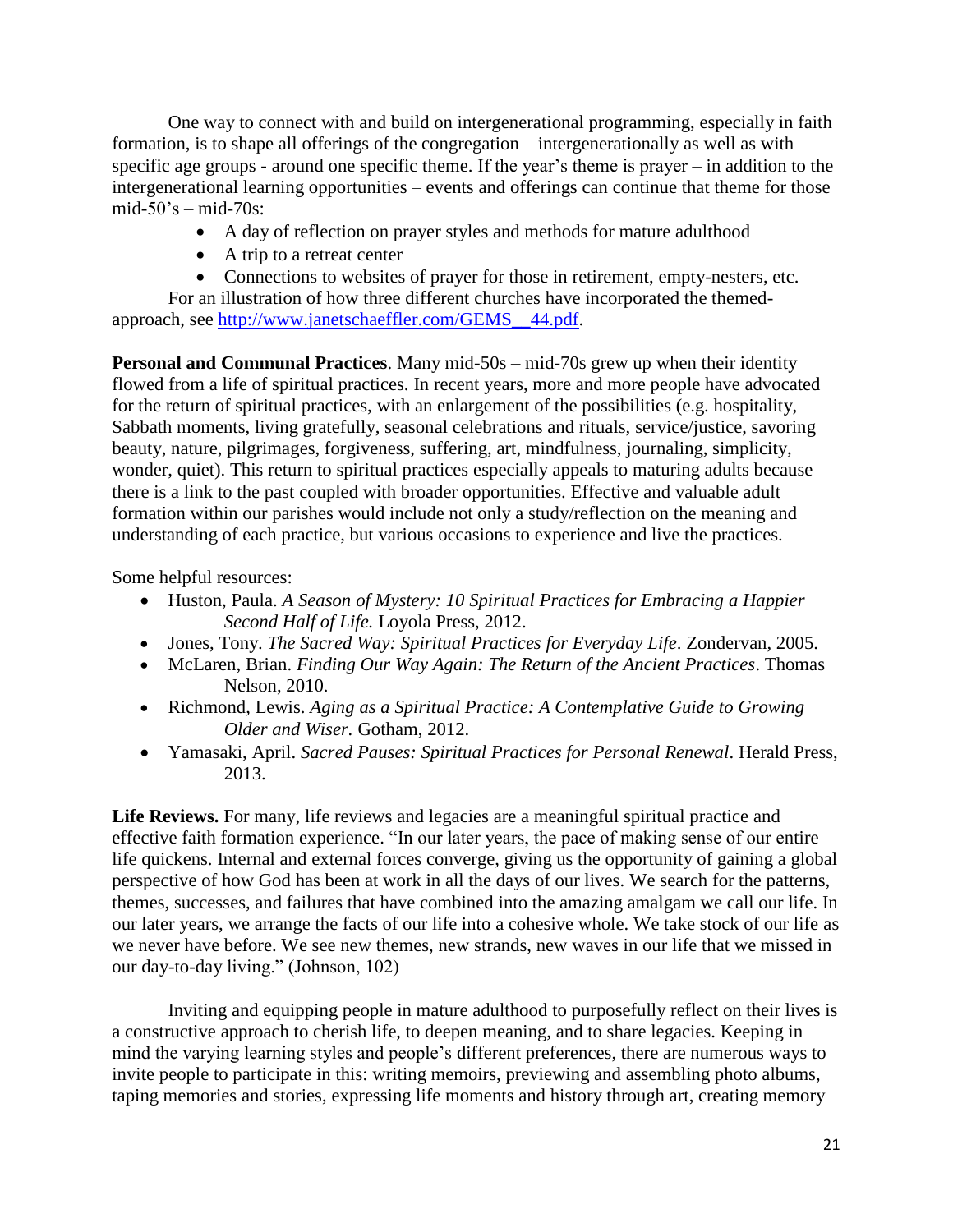gardens, giving away mementos/distributing possessions to others, developing family histories or genealogies, making trips to family homes or pilgrimages to locations of family/spiritual significance and autobiographies or life histories.

Incorporated into these life histories, adults in their maturing years might also be invited to reflect on their legacy. What are they passing on to the  $7<sup>th</sup>$  generation (a Native American tradition)? A reflective time to think about the following questions, and perhaps write them down for their families, can be very affirming:

- o What are four of the spiritual gifts God has given you?
- o To whom would you like to give these gifts?
- o What are four of the talents God has given you?
- o To whom would you like to leave these talents?

One idea for a spiritual autobiography is given by Johnson (101-103).

At one church, a person's real-life journey of writing a spiritual autobiography touched many others. Mary had no idea why but she felt led to begin writing her life story. It was a few months after her husband died, a very difficult time in her life. No one suggested journaling, jotting down her thoughts and feelings, or writing the story of her life, but, all of a sudden, Mary felt a yearning to write her story. An outline formed in her mind, flowing from "the houses she lived in" and thus her spiritual autobiography began.

 After its completion two years later, Mary gave copies to her children, brothers and a few friends. With its conclusion, Mary realized many things, among them:

- the writing of her story brought much healing during a time of grief
- although she didn't start out to intentionally write about the God moments, how God was present, it became obvious that those times just naturally surfaced

A couple years later Mary participated in an archdiocesan adult faith formation conference, *Becoming Well, Wise and Whole in our Maturing Years* with Richard P. Johnson. As Johnson spoke of some topics that are helpful to maturing adults, he mentioned the power of writing a spiritual autobiography. Mary said, "All the bells went off. I knew all the good it had done for me; I was very sure of the beneficial things it could do for others."

Thus, with the support and encouragement of the adult faith formation coordinator at the parish, Mary created a workshop on "The Whys and Hows of Writing a Spiritual Autobiography." The purpose of these gatherings was to share with the participants a method, some tips and helpful do's and don'ts for writing a spiritual autobiography. The original plan was to meet three times; at the third gathering, the participants asked for a fourth session. As the participants began writing, and then re-gathered at each subsequent session, they talked about what they had written, about their experience of writing, about what was happening to them in the process writing. In this sharing, people experienced being a community standing on holy ground. A complete description of this endeavor can be seen at [http://store.pastoralplanning.com/beprspau.html.](http://store.pastoralplanning.com/beprspau.html)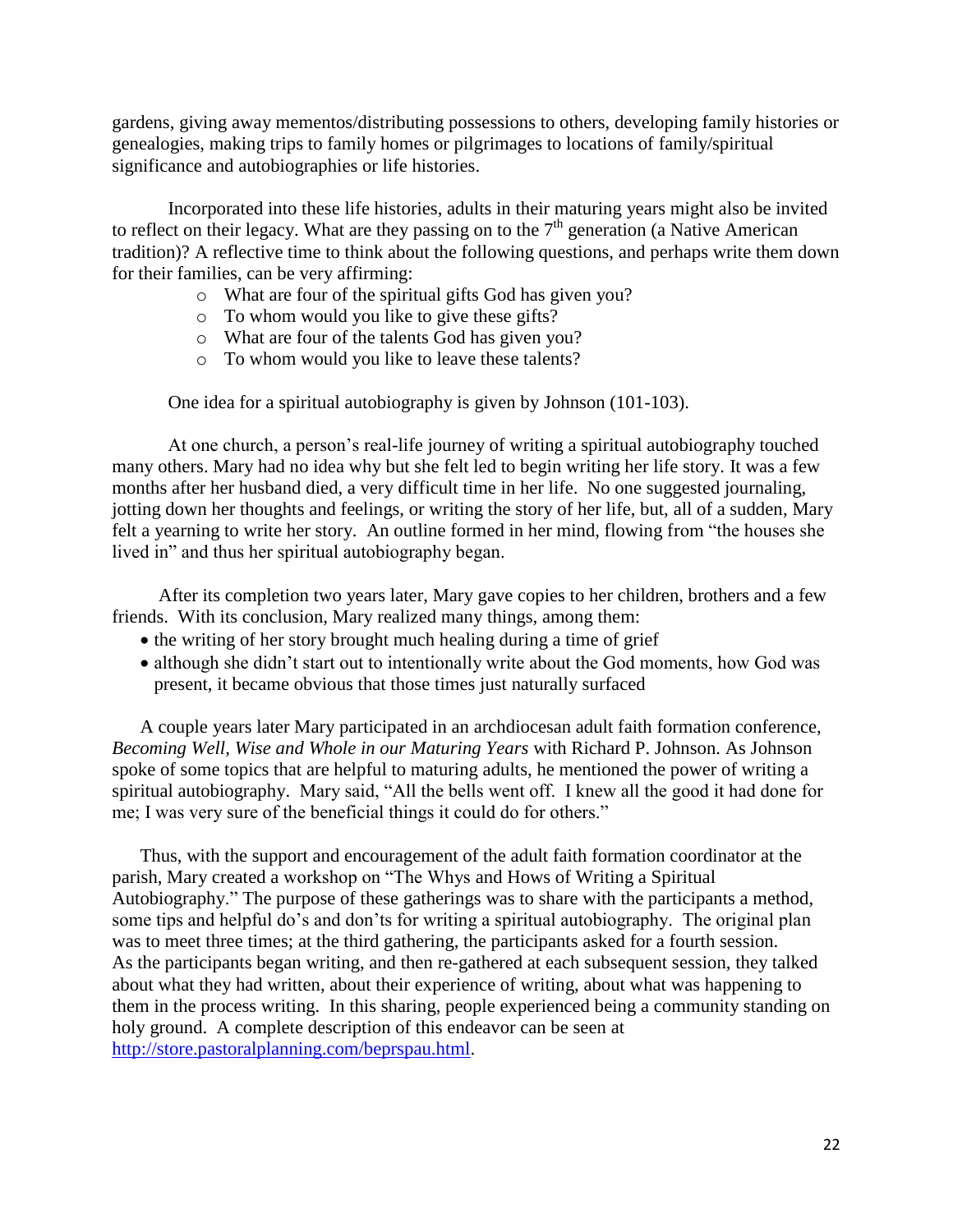A few resources:

- Johnson, Richard P*. All My Days: A Personal Life Review.* Liguori Publications, 2004.
- Renner, Peter*. The Art of Teaching Adults.* Vancouver, Training Associates, 2005, pages 102, 125-128.
- Wakefield, Dan. *The Story of Your Life: Writing a Spiritual Autobiography.* Beacon Press, 1990.

**Service.** As has been mentioned previously, formation happens all the time, through multiple (every) opportunity of our lives. Service is perhaps the most formative experience.

Many experts challenge congregations to create compelling opportunities for service and outreach, for as a researcher at Peter Hart Associates commented: "For this generation of older Americans, volunteerism is about something much more substantial and real than taking up time in their day … it is about filling a need, their need to both make a difference and be involved." (Hart, 3)

"…not only do outreach program stimulate individuals, they motivate and galvanize your entire ministry around an identifiable purpose that is clearly visible. This needs to be seen as a vocation, not simply volunteer activities." (Johnson, 55)

The variety of opportunities for the mature adult planned and offered throughout parishes include service within the congregation as well as outreach to the community and beyond: e.g. Meals-on-Wheels, providing transportation, mentoring programs, serving in homeless shelters and soup kitchens, coaches or companions to people in need, sharing their job skills and expertise with community projects and organizations, nursing home and home shut-in visitation, phone calls to shut-ins, choir concerts, choirs for funerals, lunches for Habitat for Humanity, and home repair for single moms and widows.

K.I.T. - Keeping in Touch - is an Outreach Ministry for those 55+ at Southcliff Baptist Church, Fort Worth, TX where volunteers care for others through cards, phone calls, and personal visits.<http://www.southcliff.com/adults/senior-adult-ministry/kit-keeping-in-touch/>

Second Presbyterian Church, Memphis, TN, invites those in middle adulthood to be involved in homebound visitation, Vespers devotionals in nursing homes, and 2PC short-term mission trips.

A comprehensive program for four groups of older adults is planned at Ascension Lutheran Church, Thousand Oaks, CA: active seniors; transitional seniors; frail seniors; and caregivers. A view of the possibilities for service are: Stephen Ministry, teaching in the Sunday School program and/or VBS, prayer buddies, prayer shawl ministry, SAM's Tram, Telecare, videotaping faith stories, Project Response, and their Peru mission. <http://www.alcto.org/pdfs/SAMChartJuly2012.pdf>

Many churches connect with the Corporation for National and Community Service [\(http://www.nationalservice.gov/programs/senior-corps\)](http://www.nationalservice.gov/programs/senior-corps) which sponsors Senior Corps, currently linking more than 360,000 Americans to service opportunities, using their skills, knowledge, and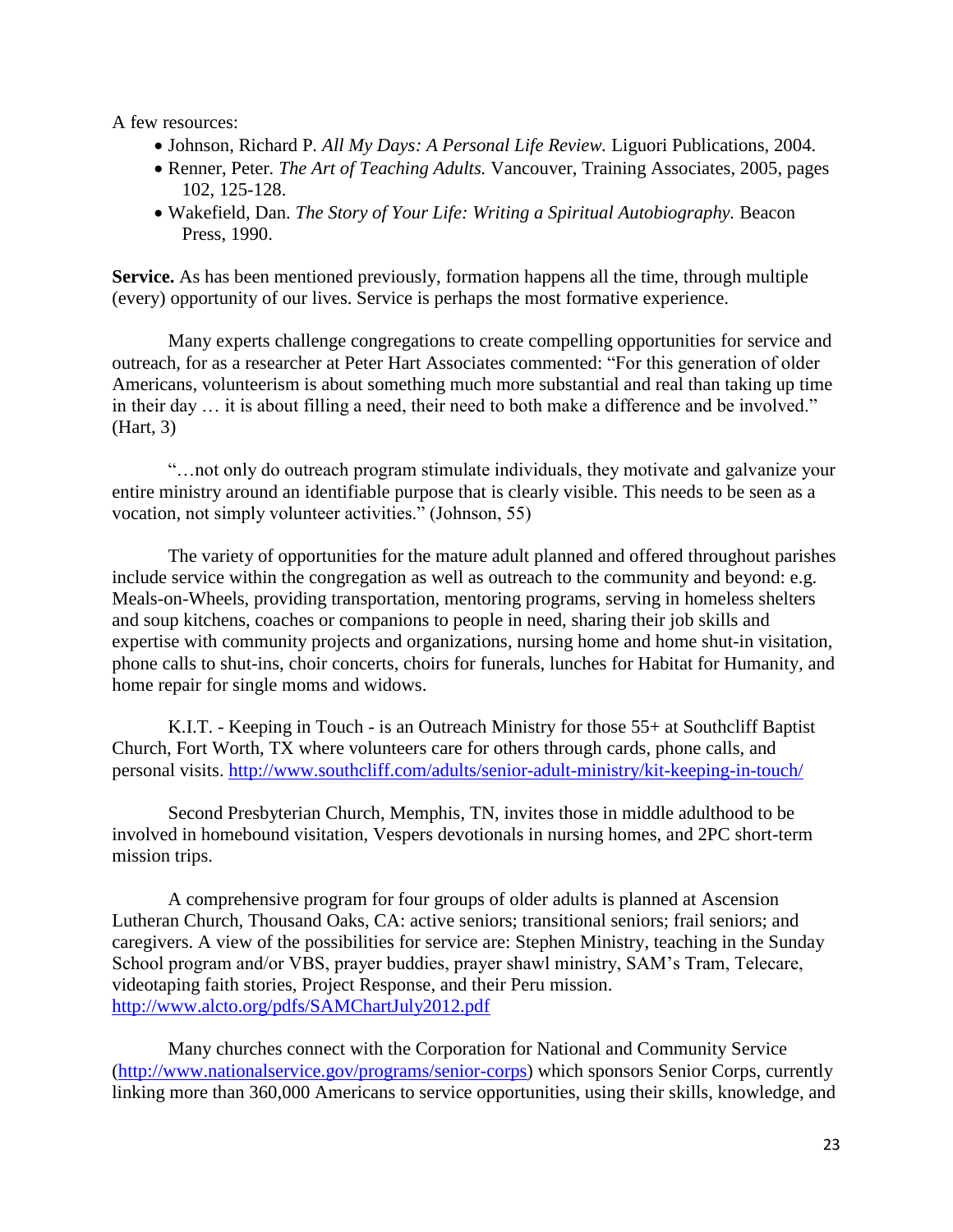experience to make a difference to individuals, nonprofits, and faith-based and other community organizations throughout the United States.

As congregations plan for service and outreach opportunities for their 55+, they also are cognizant of the reality that an ideal adult faith formation process is to invite/help people to reflection *after* the service: e.g.:

- Has my worldview changed?
- What happened to me because of this service?
- How will my life be different because I participated in this opportunity?

"We do not learn from experience... we learn from reflecting on experience." [\(John Dewey\)](http://www.goodreads.com/author/show/42738.John_Dewey)

As we conclude, remembering the reality that everything is formative, McIntosh's recommendations challenge us in a vivid way:

- 1. "Build a ministry for Boomers that is **adventurous**. Rather than mall walking, consider hiking in the mountains, cross-country skiing, or snowshoeing. Remember: Boomers have always seen themselves as a youthful generation, and they still do!
- 2. Build a ministry for Boomers that is **fun**. Rather than potluck luncheons, consider catered parties, fishing trips, paint ball competitions, and team-building camps. Remember: Boomers are not looking for a seniors' ministry; they are seeking an older youth ministry.
- 3. Build a ministry for Boomers that is **significant**. Rather than being served, consider serving others by building a home for Habitat for Humanity, assisting missionaries, helping out-of-work people to find a job, or tutoring children. Remember: Boomers desire to make a difference in the world by taking on great causes.
- 4. Build a ministry for Boomers that is **educationa**l. Along with Bible studies, consider CPR, basic first aid, personal health, managing finances, and public speaking classes. Remember: Boomers are an educated generation, and they wish to continue learning to the end of their days.
- 5. Building a ministry for Boomers that is **spiritual**. Rather than offering simplistic formulas, consider prayer walks in the neighborhood, intercession teams, and a variety of small group sharing. Remember: Boomers are a mosaic of sub-groups, and it will take a multi-dimensional approach to spiritual formation to reach them." (McIntosh, 300-303)

# **Works Cited**

Margaret Fisher Brillinger in *Adult Religious Education: A Journey of Faith Development*, Marie A. Gillen and Maurice C. Taylor, eds.. Paulist Press, 1995.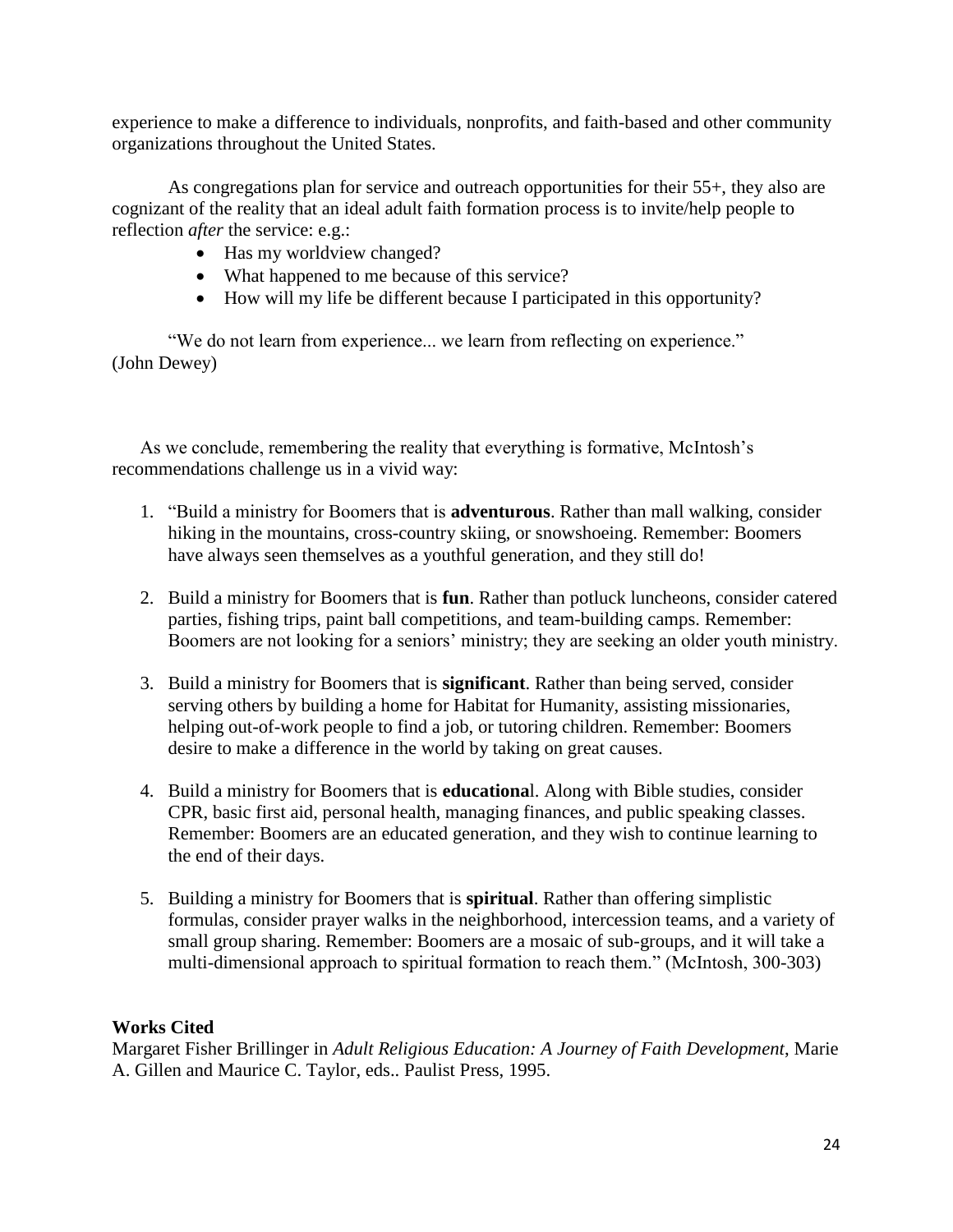Buber, Martin. *Tales of the Hasidism: The Early Masters*. Schocken Books, 1975.

Dean, Gary J. "An Introduction to Development." Fieldnotes for ABLE Staff, 2007 edition. [http://www.optimaladult.org/index.cfm/linkservid/A616F0E2-5056-A32A-](http://www.optimaladult.org/index.cfm/linkservid/A616F0E2-5056-A32A-F8A8B727FFB29CF5/showMeta/0/)[F8A8B727FFB29CF5/showMeta/0/](http://www.optimaladult.org/index.cfm/linkservid/A616F0E2-5056-A32A-F8A8B727FFB29CF5/showMeta/0/)

Donovan, John J. "Seniors need some class: Let's have religious ed for our church elders." *U.S. Catholic*, Vol. 75, No 5, May 2010, pages 29-33.

Feldmeier, Peter. *The Developing Christian.* New York: Paulist Press, 2007.

Gentzler, Richard H. "Congregational Vitality and Older Adult Ministries." *Lifelong Faith,*  Volume 6.3, Fall 2012.

Hanson, Amy. *Baby Boomers and Beyond: Tapping the Ministry Talents and Passions of Adults Over Fifty.* Jossey-Bass, 2010.

Hart Associates, Peter. *The New Face of Retirement: An Ongoing Survey of American Attitudes on Aging,* August 2002. [http://www.civicengagement.org/agingsociety/links/newface.pdf\)](http://www.civicengagement.org/agingsociety/links/newface.pdf)

Johnson, Richard P. *Parish Ministry for Maturing Adults: Principles, Plans & Bold Proposals.*  Twenty-Third Publications, 2007.

Knowles, Malcolm S., Elwood F. Holton III and Richard A. Swanson. *The Adult Learner,* sixth edition. Elsevier, 2005.

Koepke, Donald R. *Ministering to Older Adults: The Building Blocks*. The Haworth Pastoral Press, 2005.

Kotre, John. "Generativity and Cultures: What Meaning Can Do. *The Generative Society: Caring for Future Generations.* Ed De St. Aubin, Dan P McAdams, and Tae-Chang Kim (eds.). Washington, DC, American Psychological Association, 2004.

Lawrence-Lightfoot, Sara. *The Third Chapter: Passion, Risk and Adventure in the 25 Years after 50.* Farrar, Straus, and Giroux*,* 2009.

McIntosh, Gary L. "Trends and Challenges for Ministry Among North America's Largest Generation." *Christian Education Journal,* Series 3, Vol. 5, No. 2, pages 300-303. <http://journals.biola.edu/ns/cej/volumes/5/issues/2/>

McKenzie, Leon and R. Michael Harton. *The Religious Education of Adults*, Smyth & Helwys, 2002.

Miller, Rex. *The Millennium Matrix: Reclaiming the Past, Reframing the Future of the Church.* Jossey-Bass, 2004.